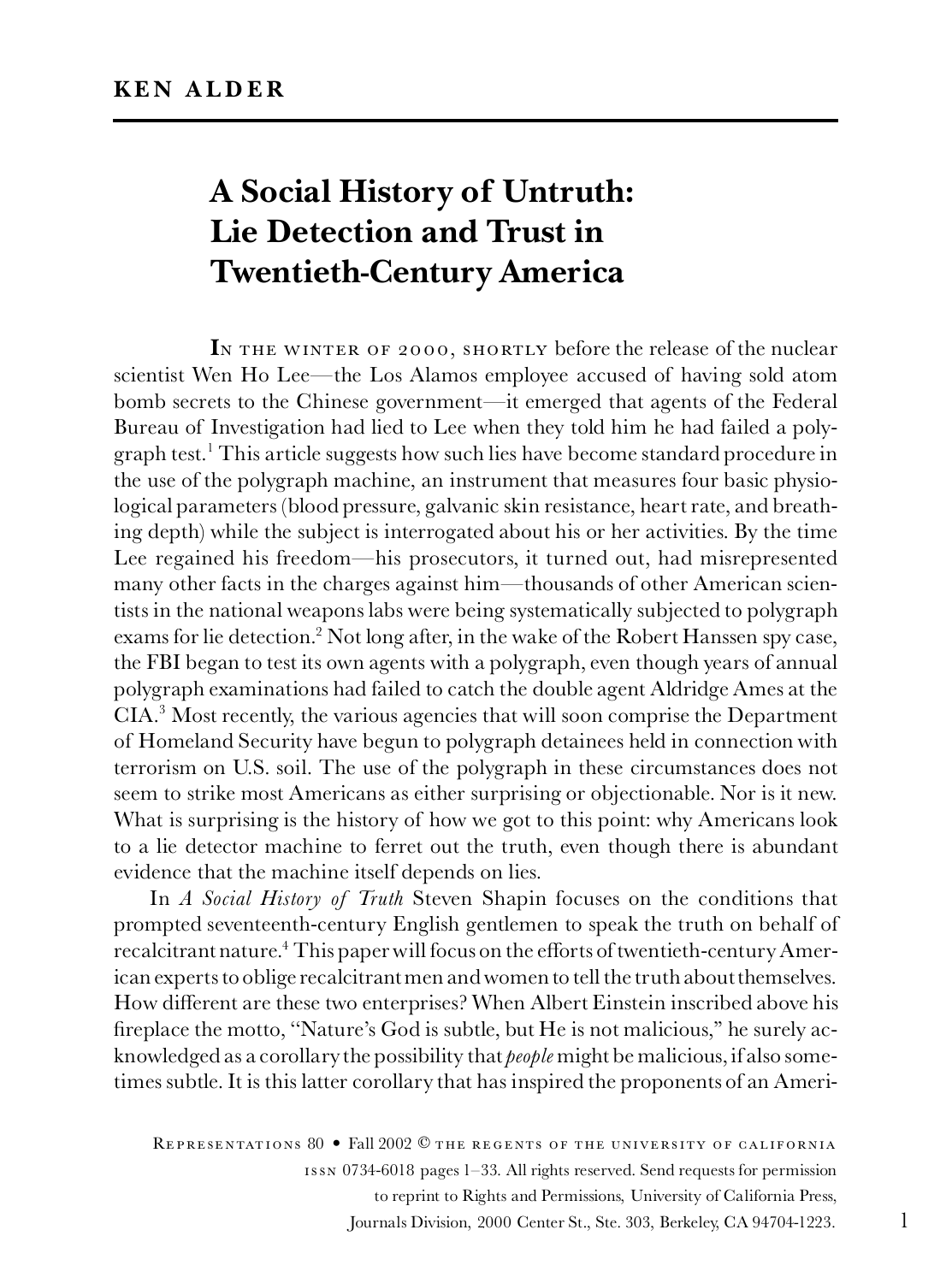can science of lie detection. Their premise is that while a human being may tell a conscious lie, that person's body will ''honestly'' betray his or her awareness of this falsehood. By the middle of the twentieth century, some two million lie detector tests were being administered each year to criminal suspects, members of the national security apparatus, and ordinary citizens as a routine part of employment.

This proliferation of lie detector tests in twentieth-century America could not have occurred, of course, had not their expert proponents persuaded their co-citizens that the tests served some purpose. No novel technology can succeed unless someone believes the claims made on its behalf. But, in the case of the lie detector, something additional was required. There, the claims made on behalf of the technology were themselves integral to the operation of the technology. As several of its proponents acknowledged, the lie detector would not ''work'' (that is, determine the fates of its human subjects) unless its subjects *believed* it ''worked'' (that is, distinguished true utterances from false ones). In other words, the machine could not catch liars unless they believed they might be caught. To that extent, the history of the lie detector offers a dramatic example of the degree to which the transformative power of technology may reside in what medical science has dismissively termed the "placebo effect": the residual potency produced by the "merely social" confidence that medical technology inspires in its lay subjects—and in its purveyors too.<sup>5</sup> The machinery for catching liars, then, is an illuminating example of technology's dependence on the social imaginary. As such, it may serve as an ideal probe into the American popular imagination.

Indeed, as an instrument designed to assess the confidence that one citizen may place in the utterances of another, the lie detector directly engages the problem of trust and mistrust that governs daily life in a large, anonymous society. During the course of the nineteenth century Americans became increasingly immersed in the exchanges of marketplace commerce; yet they still largely encountered one another in face-to-face interactions. As Karen Halttunen has shown, the ability to read appearances was one of the acquired skills in the repertoire of Victorian sociability, enabling citizens to distinguish the con man from the legitimate salesman.<sup>6</sup> Twentieth-century Americans, by contrast, increasingly found themselves operating within large hierarchical organizations—both within corporate capitalism and state institutions—organizations whose main rationale was the substitution of bureaucratic predictability for the (expensive) uncertainties of the marketplace. But could the managers of these new bureaucratic hierarchies trust their subordinates any more than Victorians had trusted traveling salesmen? This paper argues that the lie detector was one of the principal tools by which twentieth-centuryAmerican society tried to solve the problem of trust. Designed to draw a sharp line between lawful and unlawful behavior, to privilege expert insight over lay assessment, and to regulate life within hierarchical institutions, the history of the lie detector is part of the history of how America coped with the rise of a mass public, on the one hand, and the rise of new large-scale organizations on the other.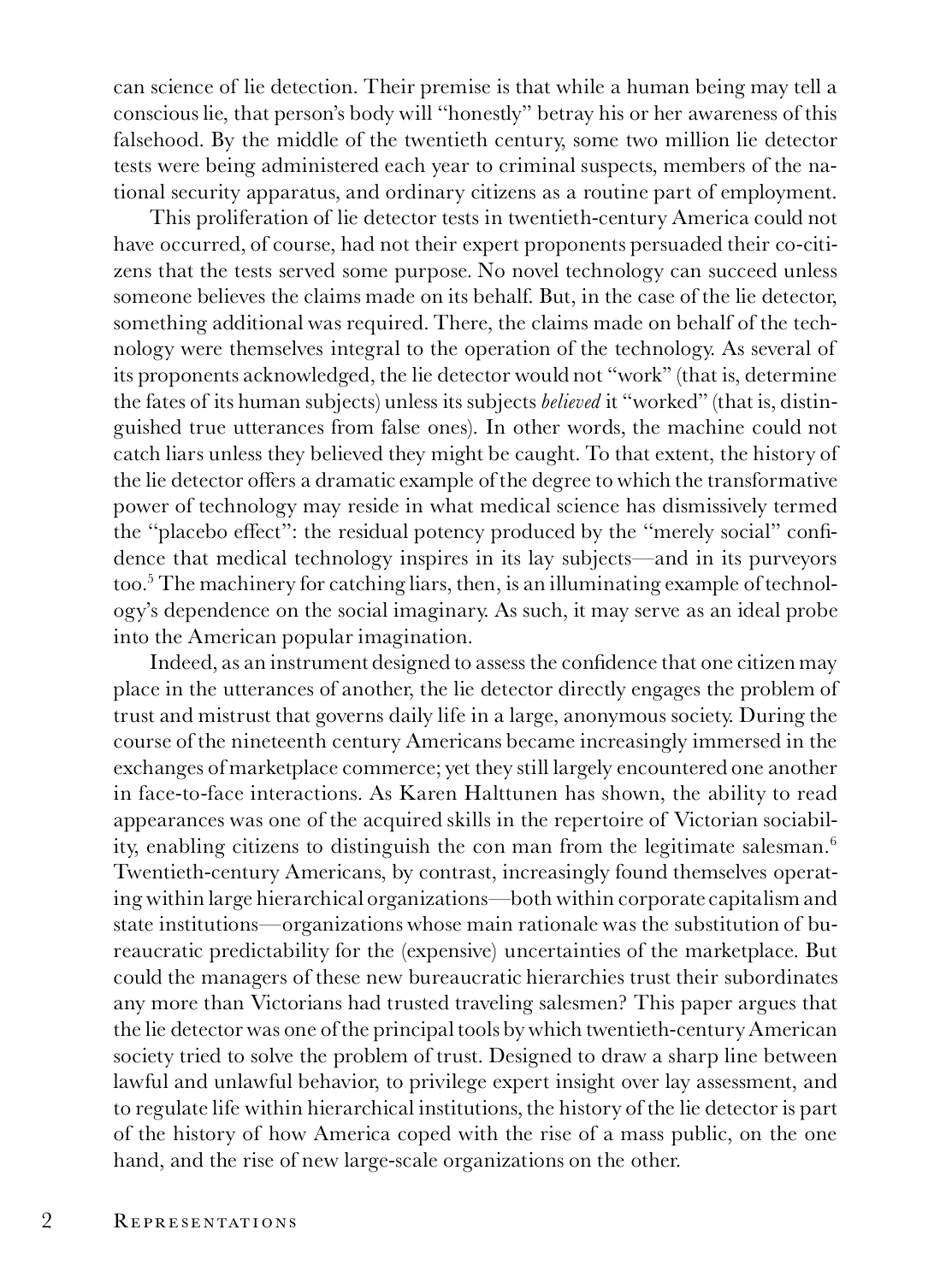# **A Brief History of Dissembling**

Of course, all Yahoo societies thrive by speaking what Jonathan Swift called ''the thing which is not.'' Despite philosophical injunctions against falsehood from St. Augustine to Immanuel Kant, dissembling is a sufficiently advantageous practice to be found among all peoples at all times. There are Machiavellian lies disseminated by the strong and defensive lies woven by the weak. And of course there are the many falsehoods we individually and collectively tell ourselves—what one might call ''Basic Lies.''<sup>7</sup> Perhaps for that very reason there is a good case to be made, as Joseph Brodsky has done, that consciousness does not begin until one tells one's first *deliberate* lie.<sup>8</sup>

But if dissembling is something of a human universal, the measures taken to rootit out may be treated historically. Every Yahoo society possesses its own individuals and institutions whose authority depends on their presumed ability to unmask certain kinds of petty falsehoods—if only to better preserve the big ones. One venerable approach to this problem (sanctioned already in classical times by physiognomy) has been to read morals by appearances: shifty eyes or a rosy blush may be signs of deceit.<sup>9</sup> But confidence men can master their faces, and women may paint. So, more probing tests have often been thought necessary.

The justice system has long wrestled with such tests because criminal activity, almost by definition, cloaks itself in the sort of falsehood that society wishes to uncover. We can identify (roughly) three phases in the development of such tests in the West.In the medieval trial by ordeal, the alleged criminal'sinnocencewasinterrogated by a physical challenge so that God might determine the outcome. In one such test, presumed liars were asked to lick a burning hot poker. If God wanted to commend their honesty, their tongues would not be burned.

By the twelfth century, a second phase emerged on the European Continent: an inquisitorial system of justice. In the pursuit of certainty of judgment, magistrates were authorized to order the use of judicial torture to obtain a confession, then considered the ''Queen of Proof.'' The problem here (as the jurists understood full well) was that forced confessions might be unreliable. Hence, magistrates could only authorize torture on the basis ofstrong circumstantial evidence; the examiners were forbidden to ask overly suggestive questions; the confessor had to supply corroborative information; and the confession had to be repeated after the torture had ceased. Still, jurists recognized how easily this system could be abused: that potentially innocent suspects suffered pain worse than any possible sanction and that even reiterated confessions might be false. Although the campaign to end torture would ultimately triumph under the banner of Enlightenment humanism, the practice already was giving way in the seventeenth century to a new probabilistic appraisal of the trustworthiness of human testimony.<sup>10</sup>

It was under this probabilistic banner that the third phase took shape in early modern Europe. Increasingly, statements of witnesses were probed in cross-exami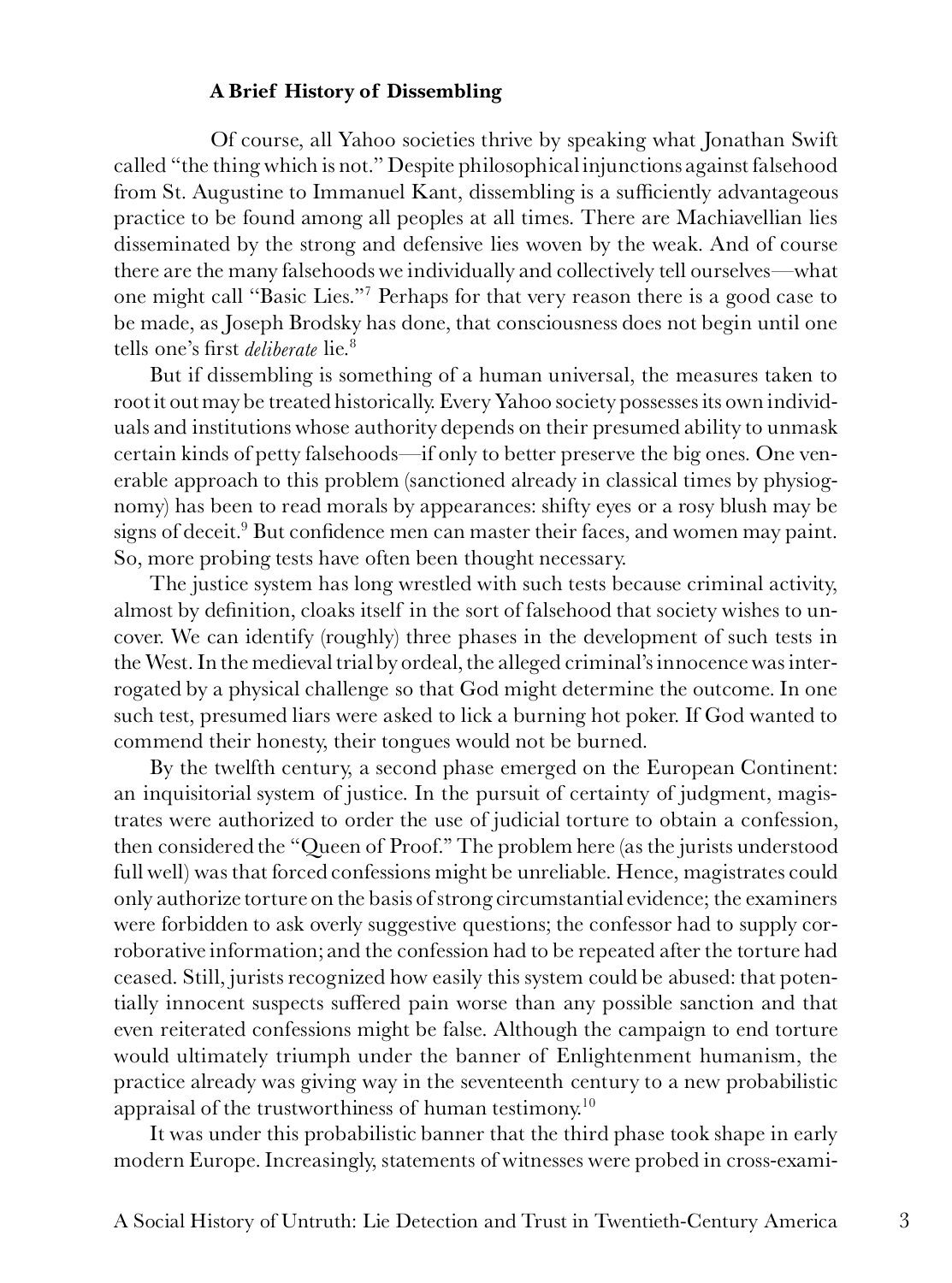nation by lawyers and judges, with ultimate judgment on their veracity—and the guilt of the accused—depending on the *intime conviction* of the magistrate (or in England, on the ''moral certainty'' of the jury). At the same time, however, a variety of experts also began to take a prominentrole in speaking on behalf of circumstantial evidence, evidence that lay beyond the ability of the laity (or the magistrate) to assess *and* beyond the power of the accused to dissemble—and that therefore could be used to corroborate (or not) human testimony. It is this form of courtroom investigation that, in all its manifold permutations, has persisted down to the present day in Western Europe and the United States.<sup>11</sup>

Yet, as the cultural authority of science expanded in the nineteenth-century, many social thinkers began to hope that experts speaking on behalf of circumstantial evidence would at last come to supplant entirely these merely probabilistic assessments of human testimony. The problem here (at least in jurisdictions subject to Anglo-American law) was that the state had increasingly delegated the gathering of evidence to the two adversarial parties, and those parties had proved themselves adept at finding adversarial experts to make diametrically opposite arguments. By the end of the nineteenth century, expert quarreling had become a scandal in American courts.<sup>12</sup>

In spite of this, there emerged in early twentieth-century America, a set of reform-minded experts who tried to inaugurate what they hoped would be a new (fourth) phase in the investigation of accused persons and other witnesses: scientific interrogation by means of a ''polygraph'' lie detector. Their goal was to circumvent human dissembling by directly probing the thoughts of theirsubjects.By measuring the subject's basic physiological parameters while he or she was under interrogation, polygraph operators believed they could transform the subject's body into a piece of counterfeit-proof circumstantial evidence that could corroborate (or not) the assertions of the legal person hooked up to the apparatus.They hoped to return certainty to the operation of modern American justice—much as it had existed in the days of judicial torture.<sup>13</sup>

## **Why America?**

By the middle of the twentieth century nearly two million polygraph tests were being administered each year in the United States by five to ten thousand operators.<sup>14</sup> The polygraph was used in investigative policework, to screen business employees, for national security checks, and as a publicity stunt. Its use continues, even though many studies have documented the machine's fallacies and limitations. In the mid-1980s, when the Reagan administration tried to impose routine polygraph examinations on civilian federal employees, the U.S. Congress ordered its Office of Technology Assessment  $(OTA)$  to assemble a meta-study. The results of the study accorded the method an 80 percent success rate, an achievement signifi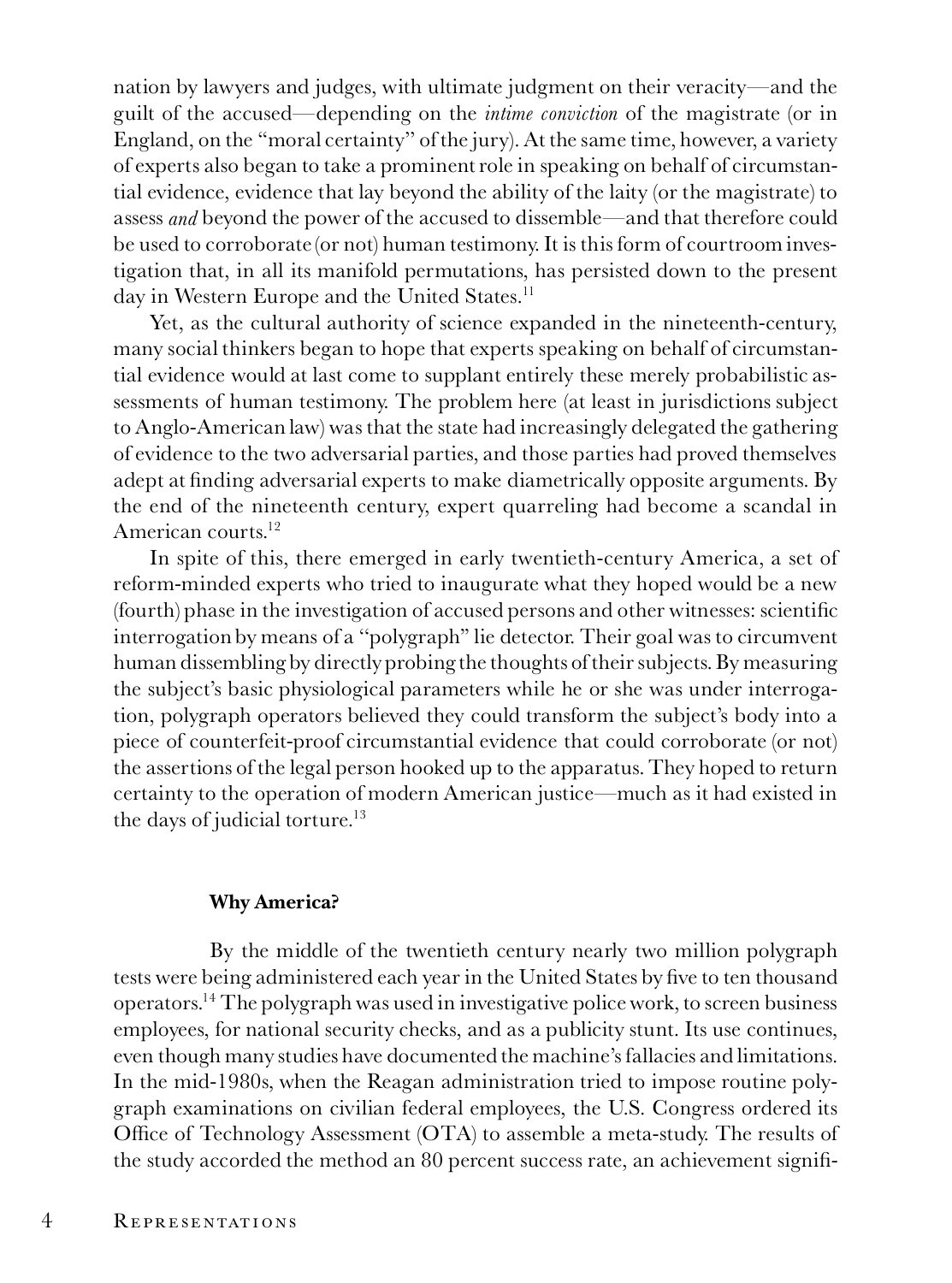cantly less impressive than the 98 percentsuccess rate regularly touted by polygraph examiners.<sup>15</sup> And even the OTA's study was considered optimistic by the noted psychologist David Lykken, who pointed out that in field studies conducted under ''true double-blind conditions,'' the number of false positives jumped to 47 percent (that is, the innocent were called truthful only 53 percent of the time).<sup>16</sup>

In this paper, I will address two proximate historical questions about the lie detector so as to get at one larger question about trust in American public life. First, Why was the polygraph developed at the time and place and in the manner it was? And how did it achieve such a phenomenal success? Here it is worth keeping in mind that no country outside the United States uses the technique.<sup>17</sup> Second, Why has the polygraph test been consistently banned from U.S. courts? For despite their grand amibition to promote certainty in American justice, the reform-minded experts repeatedly failed to introduce lie detector evidence into criminal trials. Ever since the Frye ruling of 1923—a ruling that governed the admissibility of all forms of scientific testimony until the 1990s—American courts have excluded polygraph evidence for having "failed to gain general acceptance in the particular field in which it belongs."<sup>18</sup> That is, the courts have asserted in their guise as sociologists of science that the relevant experts have rejected the technique as ''bad science.'' This paper shows that this characterization is not so much inaccurate as hopelessly insufficient. Only in the last decade—since the Daubert ruling of 1993—have trial judges been given a broader set of criteria to allow scientific testimony, prompting some courts to reconsider their ban on the polygraph.<sup>19</sup> When a reconsideration of the ban on polygraph evidence recently came before the U.S. Supreme Court, several justices confessed their discomfort with this apparent contradiction between the law's self-proscription and its toleration elsewhere of the practice of lie detection.<sup>20</sup> In oral arguments before the U.S. Supreme Court they posed the question at the heart of this paper: Why does the U.S. government permit the use of the lie detector in so many arenas, but forbid its admission into the courtroom?<sup>21</sup>

My argument here is that the answer to this question is fundamentally historical. That is, I will argue that the mixed reception of the polygraph in America turned on the *sort* of lie detection that emerged over the course of the twentieth century, and that this particularpracticeof lie detection wasthe outcome of intense campaigning among the variousinterested parties.I will demonstrate this by examining the career strategies of the four creators of the modern science of lie detection between 1900 and 1950: Hugo Münsterberg, William Marston, John Larson, and Leonarde Keeler. Their shared assumptions point to what was particularly American about the lie detector. And their conscious disagreements tell us much about the selective acceptance of the lie detector. Indeed, it was the interaction of two distinct strategies for validating expertise—one that sought to make its reputation by publicly disclosing knowledge, and another that sought to make a profit by holding knowledge as proprietary—that together generated our current political economy of lie detection. With this epistemological groundwork,we may then examine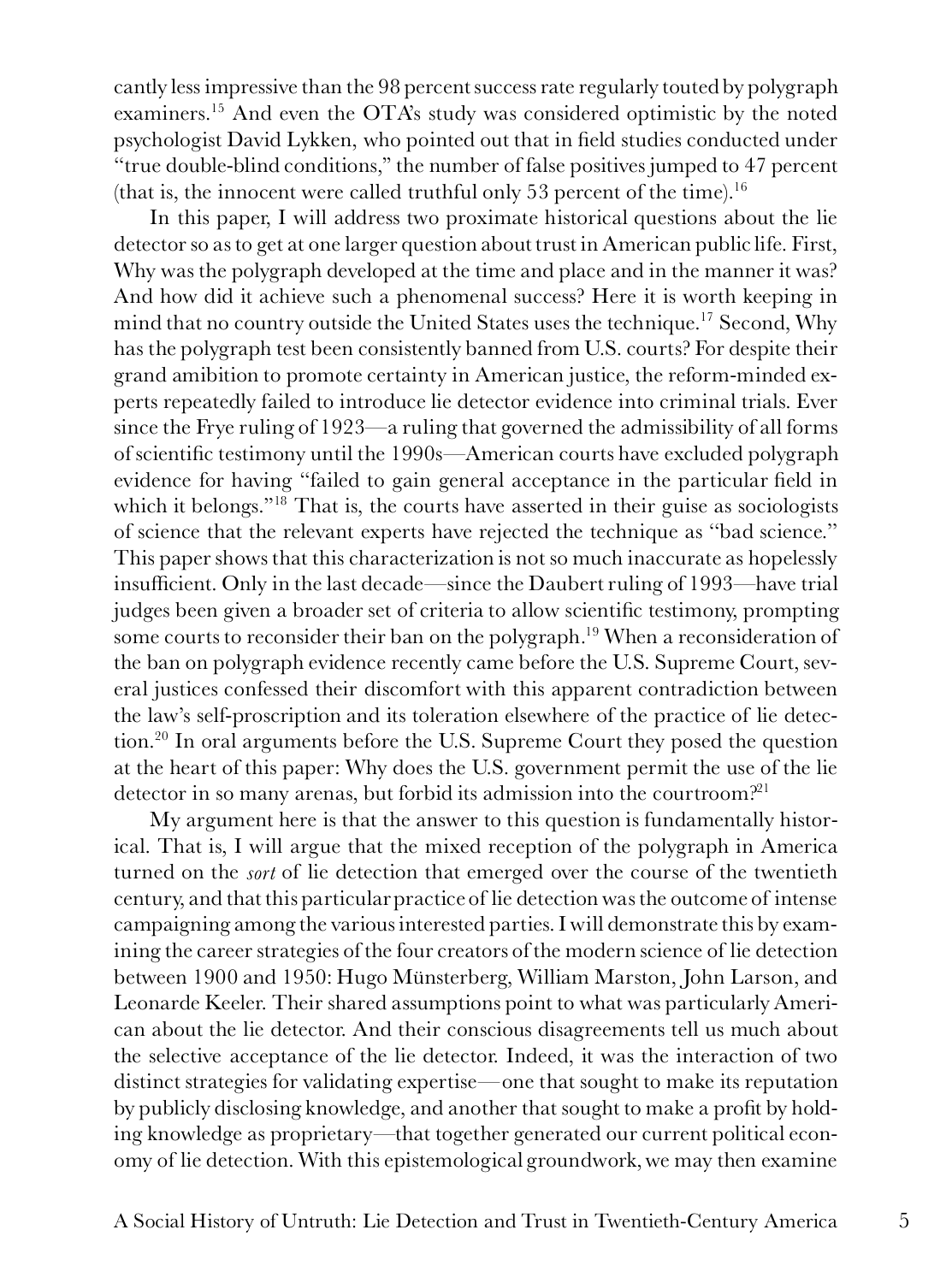the career of the polygraph for what it tells us about the changing culture of trust in America: about trust in science, trust in our social institutions, trust in our fellow citizens.

## **American Emotionology**

The polygraph was assembled out of various physiological instruments that came into use in Europe and the United States at the end of the nineteenth century. In France, in the 1860s, Etienne-Jules Marey first began to use his automatic apparatus to produce permanent, continuous, and graphical records of changes in blood pressure, respiration, and pulse rates while his patients experienced nausea, sharp noises, and ''tension.''<sup>22</sup> Meanwhile, in America in the 1870s, the psychologist William James used techniques of introspection to *dene* emotion as those bodily changes that occur in response to the cognition of an exciting "fact."<sup>23</sup> But if James half retracted his own claim in the years to follow, his successors were more brazen.

Hugo Münsterberg—lured from Germany to Harvard by James, and despised by him in later years—founded the first major American program of "brass instrument'' psychology, as well as the schools of applied psychology and industrial psychology. In his Harvard lab, Münsterberg and his students hooked their subjects up to a physiological apparatus in an attempt to translate the ephemera of private, interior affective experience onto a public, universal grid. They then classified, quanti ed, compared, and aggregated these physiological records to make visible the normal and deviant psychological states of their volunteer subjects. The body, as an instrument upon which ''emotions'' played, was then examined for signs of adjustment to the modern rhythms of work and play, anxiety and ease, stress and pleasure. Emotional bodies were black or white, male or female, and honest or deceptive.<sup>24</sup>

This scientific program directly challenged the law's venerable methods for assessing human beliefs and desires. Münsterberg denounced the courts' archaic procedures of adversarial cross-examination conducted by lawyers unschooled in the new science of psychology. In its place, he offered to introduce into American jurisprudence a modern, mechanized version of the thriving European research program in the psychology of courtroom testimony.<sup>25</sup>

In 1907, Münsterberg took a train to Boise, Idaho, to examine Harry Orchard, who had confessed to assassinating the governor of the state, but had laid the blame on a conspiracy of socialists, led by Charles Haywood, head of the radical Western Mining Union. Haywood accused Orchard of lying, and the Haywood conspiracy trial quickly became a political cause célèbre, pitting organized labor against the corporate trusts and the state. At the invitation of the prosecution, Munsterberg subjected Orchard to psychological tests and publicly declared the man a truth-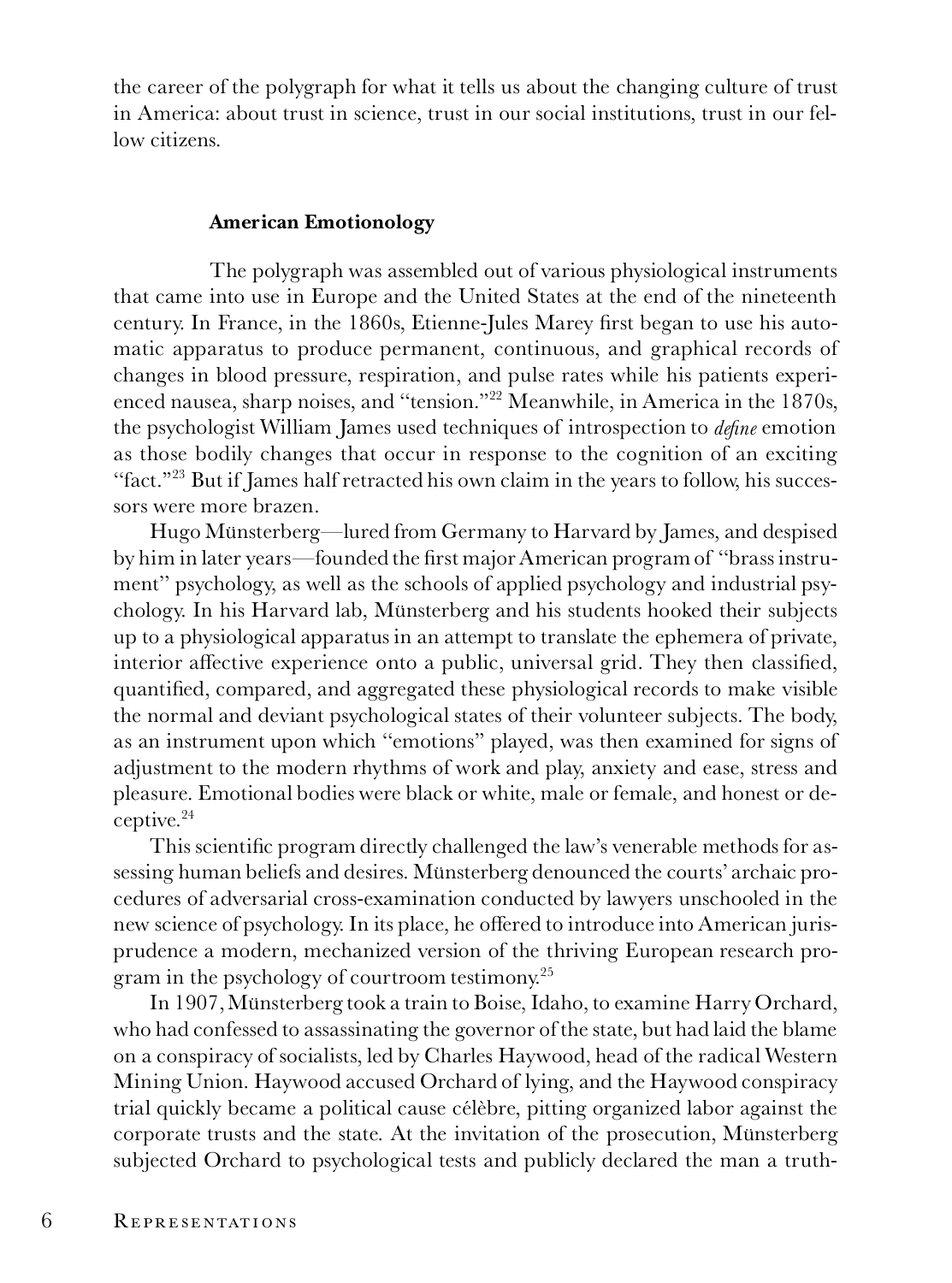teller. By allowing this opinion to be published before the jury had rendered its judgment, he infuriated those who saw expertise as an attempt to usurp lay justice.<sup>26</sup> But Münsterberg was not one to retreat from a good *Kulturkampf*. The next year, in his book entitled *On the Witness Stand*, he accused the justice system of willfully spurning the scientific analysis of testimony and, hence, of a callow disregard for modern techniques of sorting truth from falsehood.<sup>27</sup> And Münsterberg found a sympathetic audience for his views. A 1911 editorial in the *New York Times* proclaimed, ''Soon there will be no jury, no horde of detectives and witnesses, no charges and countercharges, and no attorney for the defense. These impedimenta of our courts will be unnecessary. The State will merely submit all suspects in a case to the tests of scientific instruments, and as these instruments cannot be made to make mistakes nor tell lies, their evidence would be conclusive of guilt or innocence.''<sup>28</sup>

William Moulton Marston was a Harvard lawyer and student of Münsterberg who carried on his program after his death. In 1915, Marston continuously monitored changes in a witness's blood pressure for signs of stress caused by the guilty knowledge of deception, thereby creating the first modern polygraph. He then went on to improve his instrument under the auspices of the National Research Council, testing it on soldiers at a Georgia army base during World War I.<sup>29</sup> Marston is perhaps more famous today as the creator of the cartoon character of Wonder Woman (which, as we will see later, was no coincidence). But long before he invented the feminist Amazonian and her truth-lasso, Marston recognized that the polygraph did *not* offer an objective measure of lying. At best, it measured whether the subject was distressed when she knowingly told a falsehood, such that her physiology was altered in ways she could not suppress. And furthermore, that these changes could be distinguished from the signs of other emotions, such as the fear produced by the exam itself. That is, the test assumed that while the lie was a conscious choice, the body was a slave to habits shaped by an extended social training (a conscience?) allowing interrogators to access the withheld knowledge. Marston admitted, for instance, that a pathological liar could never be caught by the polygraph.<sup>30</sup> The challenge then, was twofold: first, to design a standardized piece of ''hardware'' to measure the relevant physiological parameters, and second (and more elusive), to design the ''software'': an interrogation technique that could calibrate lie-producing stress against other forms of stress.

In 1922, Marston was invited to polygraph James Alphonse Frye, an African American from Washington, D.C., who had confessed to murder and then retracted his confession. Marston's test cleared Frye, but the judge stubbornly refused to allow Marston to testify to this fact in court, despite his ample expert credentials as a psychologist. According to the judge, Marston's polygraph exam seemed to invade the province of the jury, whose prerogative it was to ''size up'' the defendant. He acknowledged that the defendant had had the bad luck to appear before an old judge unwilling to discard traditional methods for newfangled science, but he stood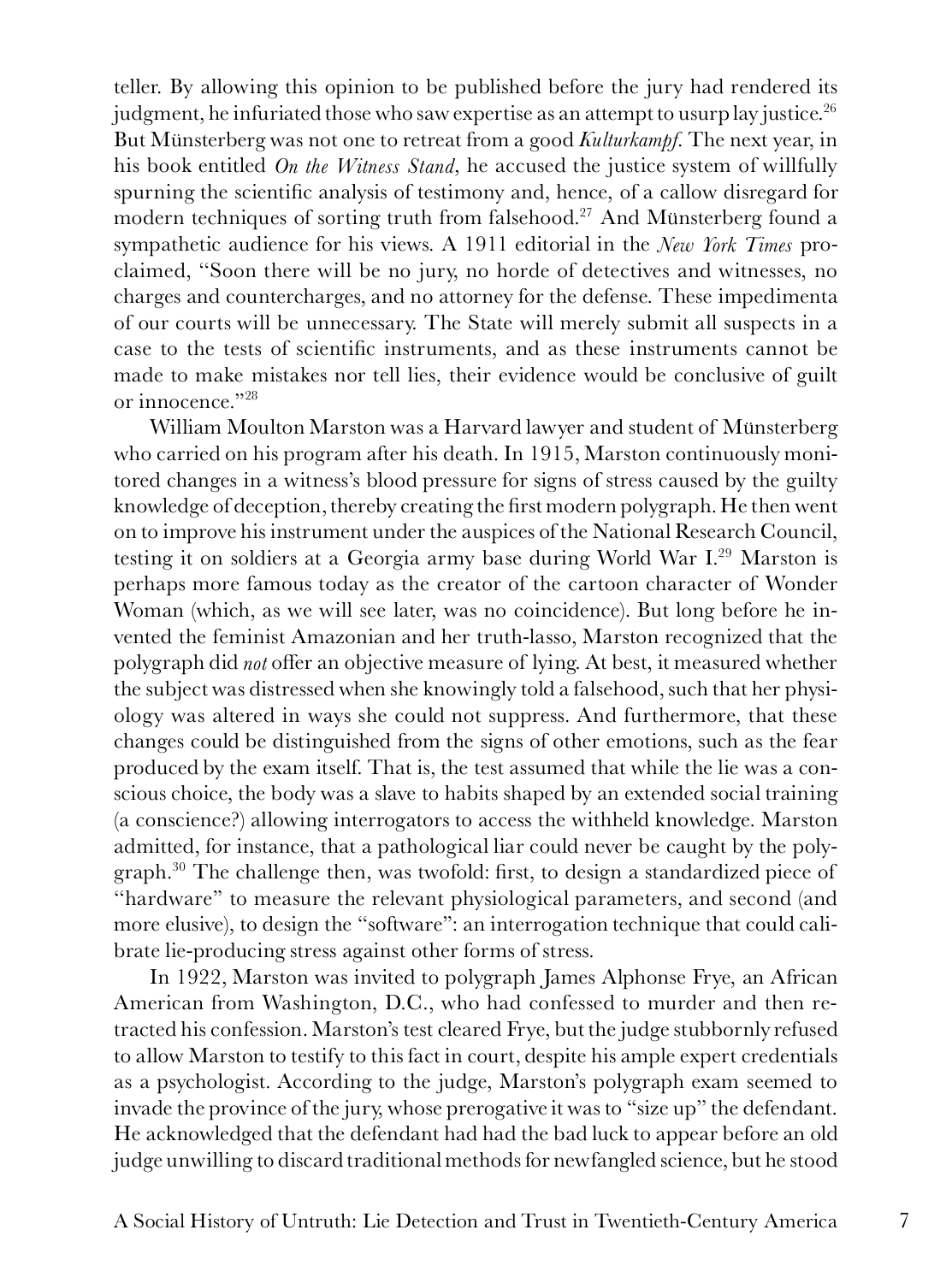by his refusal to admit evidence until "it is established that [a] scientific development hasreached such a point as to become a matter of common knowledge as to its results.'' Apparently, the court of appeals bench was also dominated by old-timers, because the judge's decision was sustained in the famous Frye ruling of 1923, which rejected the lie detector and advised judges henceforth to admit the scientific testimony of only those experts whose judgments were derived from principles in line with the consensus of the relevant scientific community.<sup>31</sup> For the next fifty years this ruling dictated the admission of all forms of scientific evidence to U.S. courts.

# **Sex, Lies, and Polygraphs**

Paradoxically, the Frye rule's ban on the polygraph in court coincided with a vast expansion in the use of the lie detector. The second phase of my story begins in the wake of the Frye ruling, when two disciples of August Vollmer, Police Chief of Berkeley, California, adapted Marston's methods for use on criminal suspects in police custody, a use that lay outside the purview of the Frye ruling. One disciple, the self-righteous ''college-cop'' John Larson, had a Ph.D. in physiology from Berkeley with an M.D. from Rush to follow. The other disciple was the manabout-town and entrepreneur Leonarde Keeler, named after Leonardo Da Vinci, though known less grandly as ''Nard.'' In the 1920s these men worked collaboratively in Berkeley under Vollmer, but after both moved to Chicago in the 1930s, they went their separateways, soon becoming rivals, and ending up something akin to enemies. Larson joined the Institute for Juvenile Research and thence migrated into psychiatry (with a degree from Johns Hopkins); Keeler briefly got a job with Northwestern University's Scientific Crime Laboratory (the nation's first such lab), and then went to work as a private consultant.

The main progenitors of the lie detector all shared certain features. To begin with, all three men—Keeler, Larson, and Marston—met their wives through the lie detector. Marston's wife was his co-author and collaborator. Keeler met his future wife in the psych lab at Stanford University when he was back on campus to finish his B. A. And Larson's first success with lie detection came in  $1922$ , when he investigated a petty theft at a Berkeley sorority. Over the course of several days he strapped down fifty sorority sisters one by one in a chair, hooked them up to his apparatus, and interrogated them about the missing \$500.The guilty party turned out to be the richest young woman in the house. Larson married one of the others. The record does not indicate what questions he asked her.<sup>32</sup>

Contemporary descriptions of the lie detector often played off gender stereotypes, with the interrogating examiner invariably coded as male, and the evasive subject as female. Newspaper photos typically showed tight-sweatered women strapped into the machine.<sup>33</sup> And the technical manuals also printed striking photos of women submitting to mock interrogations. Both the American lay and scien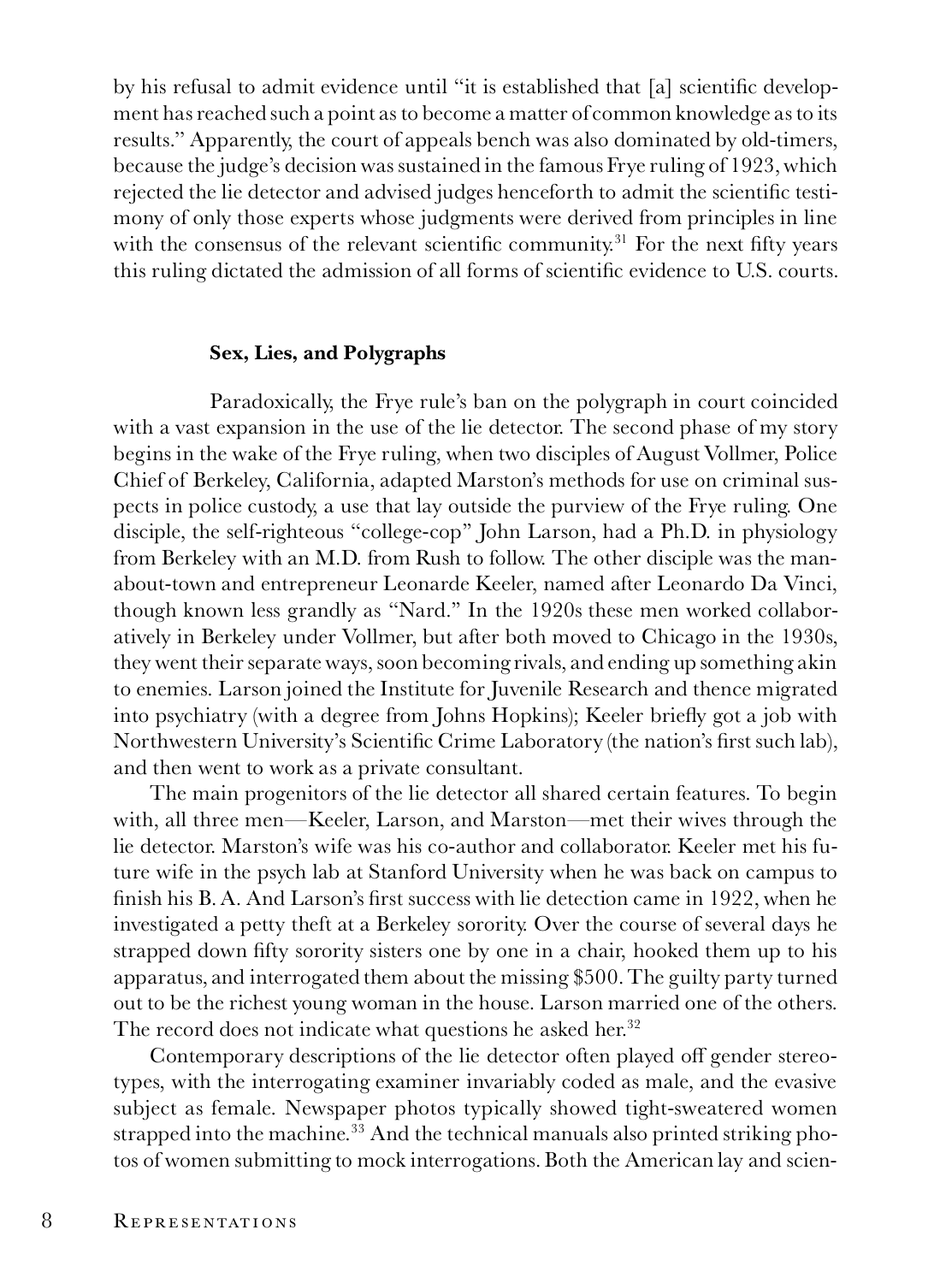tific cultures have long typed women as emotional, secretive, and deceitful, identifying them with "nature" and as the subjects of scientific investigations. Those same lay and scientific worldviews have, by contrast, portrayed men as rational, forthright, and frank, holding them up as the ideal objective investigators. Hence, it is hardly surprising that the pioneers of the polygraph (and newspaper editors quick to sense the ''hot'' angle to a story) used gender-typing to convey the ''objective'' nature of lie detection techniques and dramatize the ability of polygraph operators to ferret out hidden thoughts.<sup>34</sup>

On the surface at least, William Marston's texts for Wonder Woman—a selfproclaimed feminist hero—subverted these stereotypes. For instance, one of Wonder Woman's arch enemies (in those first numbers of the early 1940s) is Dr. Psycho, a scientist who has been spurned by women all his life because of his stunted body, but who masters psychological powers that enable him to mesmerize vast crowds. A kind of Mario the Magician, he transforms himself first into Benito Mussolini, and then, before his audience's eyes, into George Washington, and then finally to evade Wonder Woman—into hersquare-jawed lover, Steve. Yet Wonder Woman fights Dr. Psycho with tactics that hardly differ from the dissembler's own fascist propaganda. Although she espouses liberal rhetoric and is a fierce advocate of feminist equality, when she ties up Dr. Psycho with her truth lasso, he is *obliged* to tell the truth. Bound by her lasso, Wonder Woman's adversaries are ''forced to be free.''

Revealingly, Wonder Woman's own Amazonian powers are based on her willing submission to a higher authority: the power of love. Her strength derives from obedience. Almost every episode shows her (or some other woman) being bound, manacled, and enslaved—only to be liberated by submission to a greater good. For Marston, this pop mythologizing was meant to tap deep psychological truths about contemporary relations between men and women. His psychological theories posited dominance and submission as the polarities that underlie such garden-variety emotions as ''fear'' or ''love.'' For his part, Marston believed that women, because of their submission, *ought* be the dominant sex, and he wanted to teach his adolescent male readers to respect female power.<sup>35</sup> The lie detector similarly produced truth through submission. The device—featured in many of the early numbers of *Wonder Woman*—extracted from its subjects their deepest desires, whatever their conscious will.<sup>36</sup>

## **True Crime**

For Keeler and Larson, immersed in the world of crime-fighting, the polygraph offered insight into a different sort of evasive individual. But the two reformers did not just train their machine on criminals. Keeler and Larson also shared an equal mistrust of old-time cops and municipal corruption and a corresponding respect for August Vollmer, leader of America's interwar program of police professionalization.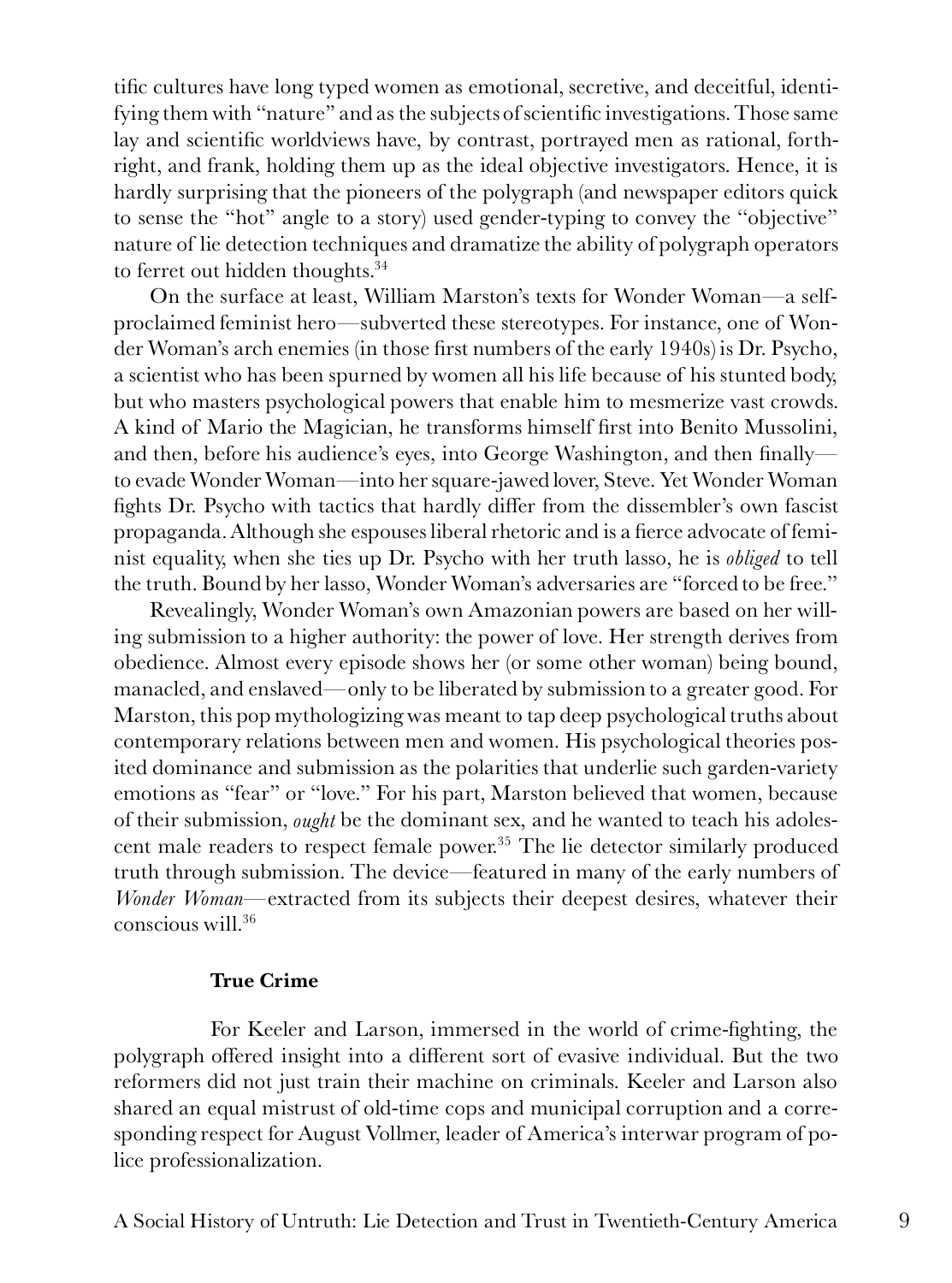Municipal police forces had grown in the early-twentieth-century to become a paramilitary presence in large American cities like Chicago. With the expansion of urban centers and their growing diversity and inequalities, the law courts increasingly had permitted city police to conduct their investigations and interrogations without according suspects the full range of Constitutional protections granted by the Bill of Rights. In doing so, the magistrates had freed the police to operate in a twilight zone of quasi legality.<sup>37</sup> The result? By the time of Prohibition, a broad segment of theAmerican public had begun to despair of clearly distinguishing between law-abiding citizens and scofflaws, as well as between cops and criminals.<sup>38</sup> Vollmer's program of police professionalizationwas intended to restore public order and public respectforthe law by making the police themselves law-abiding.

On the basis of this program,Vollmer was brought down from Berkeley in 1924 to be chief of police in Los Angeles and clean up corruption there. He tried to institute various reforms. He implemented standards for police recruitment (in cluding IQ tests), promotion on the basis of exams (with civil service protection for oYcers), and specialization of police tasks (including a large forensic science unit). But these reforms conjured up a passionate resistance among rank-and-file cops and their political patrons, and Vollmer did not remain in Los Angeles long. Back in Berkeley he continued his campaign for police reform on a public stage. In his chapter on the Chicago Police for the influential *Illinois Crime Survey*, he wrote that ''the fundamental cause of the demoralization of the police department is corrupt political influence."<sup>39</sup> Vollmer's program belonged to a larger progressive movement that appealed to public respect for the rule of law by attacking the graft, patronage, and strong-arm tactics that dominated municipal "machine" politics.<sup>40</sup>

At the heart of this ''old system'' was a pattern of brutal interrogation. Earlytwentieth-century police were notorious for their brutality toward suspects. When Larson arrived in Chicago in the late 1920s, he wrote to Vollmer that the local method of ''eliciting evidence is with rubber hose, black jack, and boot, and I have seen some first-hand examples." At a lecture for police recruits, he heard a chief detective justify the beating of suspects.<sup>41</sup> Vollmer and his fellow reformers viewed such practices as both ineffectual and likely to erode the public's trust in law enforcement personnel. The national Wickersham report of 1931—co-authored by Vollmer—condemned this quasi-official "third degree," and proposed that the judicial branch reassert its authority over pretrial interrogation.<sup>42</sup> Larson's study of the polygraph, published that same year, likewise built a case against the use of ''third degree'' methods using the classic Enlightenment arguments against judicial torture as a punishment worse than any official sanction *and* as likely to elicit unreliable confessions. For these abuses, however, Larson offered a different solution. The use of the lie detector, Larson suggested, would put an end to such abuses and place the gathering of testimony on a scientific basis.<sup>43</sup> It did not go unnoticed that, should the police themselves learn to master the new machine, they would maintain their monopoly on the interrogation of suspects.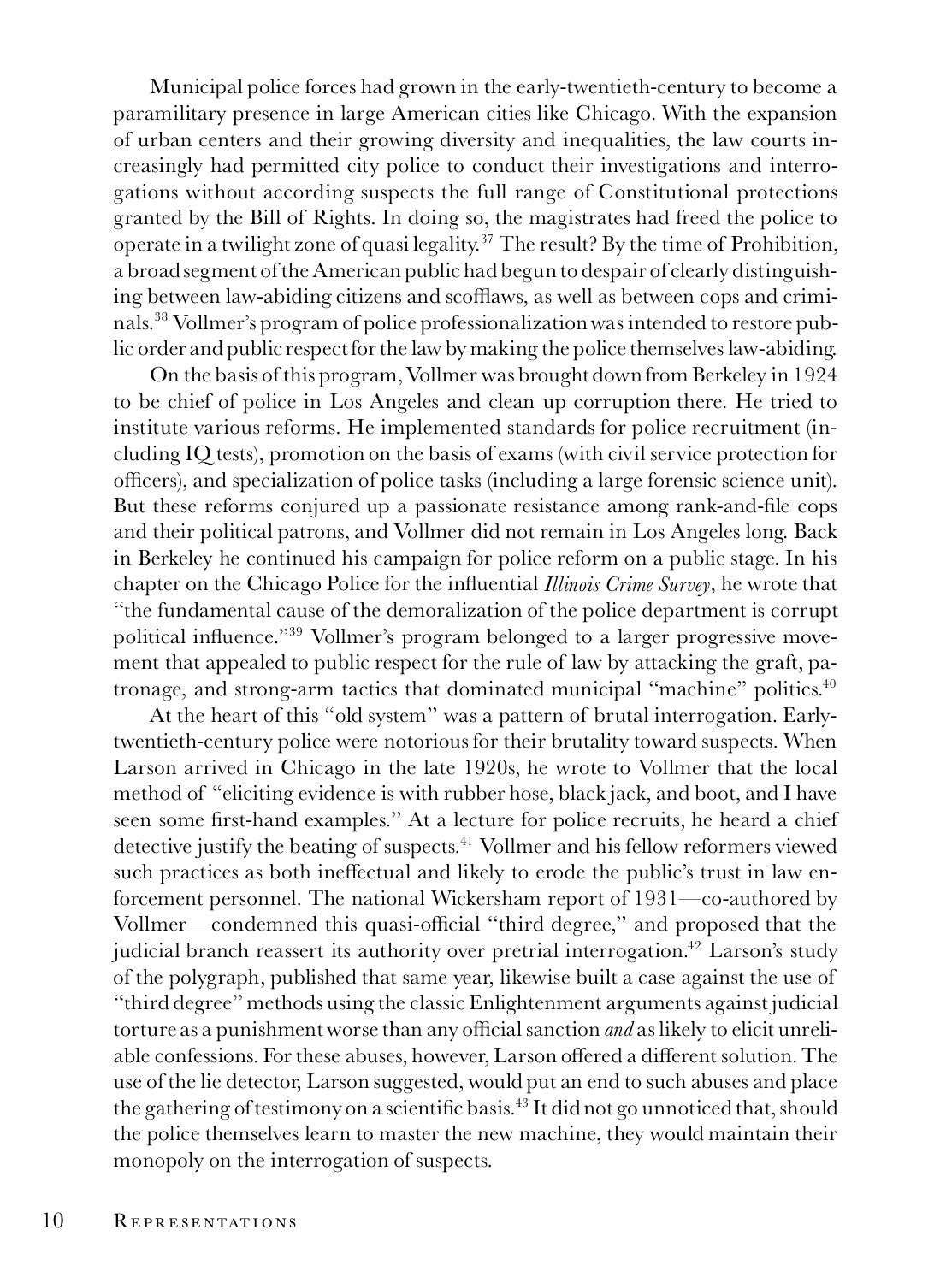Keeler shared Larson's disdain for the nexus of politics and police work. According to Keeler, the link between police appointments and the spoils system of municipal government explained why the ''human material'' on the force was corrupt "up and down the line."<sup>44</sup> Into this world of corruption, the lie detector shone the bright light of truth. Noting the underhanded doings at the Illinois State Penitentiary, Keeler boasted to his father that ''[thanks to the lie detector], all this is about to change. I am the first shot from the gun of destruction of political graft and the construction of orderly scientific management. More and more of the administration of this penitentiary will be from this office. $145$ 

No wonder, then, that most police resisted the lie detector—at least initially. First, police resented outsiders stealing their role as guardians of the public order. Even in Berkeley, old-style cops resented Larson's collegiate do-gooder attitude and his "infallible" machine.<sup>46</sup> And when Northwestern University sold its scientific crime lab to the Chicago Police Department, the police refused to let Keeler take the helm, lest his mania for publicity drive him to steal all the credit for solving crimes.<sup>47</sup> Second, police wielded authority on the streets and in the station-house through their discretionary power over the bodies of subjects. Where police had formerly covered for one another and for their patrons, they now faced a threat to their autonomy. Hence, even FBI director J. Edgar Hoover was skeptical about the lie detector. As he put it: ''I personally would not want to accept solely what the operator of a lie detector says the instrument shows in proving that a man was or was not a sex deviate.''<sup>48</sup> (And given what we now know about Hoover's sexual predilections, no wonder.) And third, cops were the first group of Americans to be routinely *subjected* to the test. In the famous ''canary murder case,'' Keeler used his polygraph to extract a confession from a cop who had stolen a \$100 ''trick canary'' from an estate he was supposed to be guarding. The presiding judge Henry Horner predicted that routine polygraph examination of police officers would soon follow.<sup>49</sup> Indeed, in townssuch as Evanston and Wichita, whenever disciples of Vollmer were named police chief, they immediately subjected their subordinate officers to routine polygraph testing.<sup>50</sup> By 1933, Keeler was subjecting Evanston's mayor and police chief to lie detector tests on charges of municipal corruption.<sup>51</sup>

In short, the lie detector belongs to that particular American strain of the Enlightenment project which seeks to replace personal discretion with objective measures, and politicswith science. This is not a project that appeals to politicians who want to make patronage appointments or police officers who seek to selectively enforce their authority on the streets. By contrast, Vollmer, Larson, and Keeler campaigned for the polygraph by appealing to a public sentiment that justice depended on a dispassionate search for truth conducted by impersonal rules.

This logic places the lie detector squarely in the current of the early-twentiethcentury American push for intelligence testing and post-Taylorist industrial management—techniques offered by the newly emergent discipline of professional psychologists eager to sell their services to their patrons in the state and corporate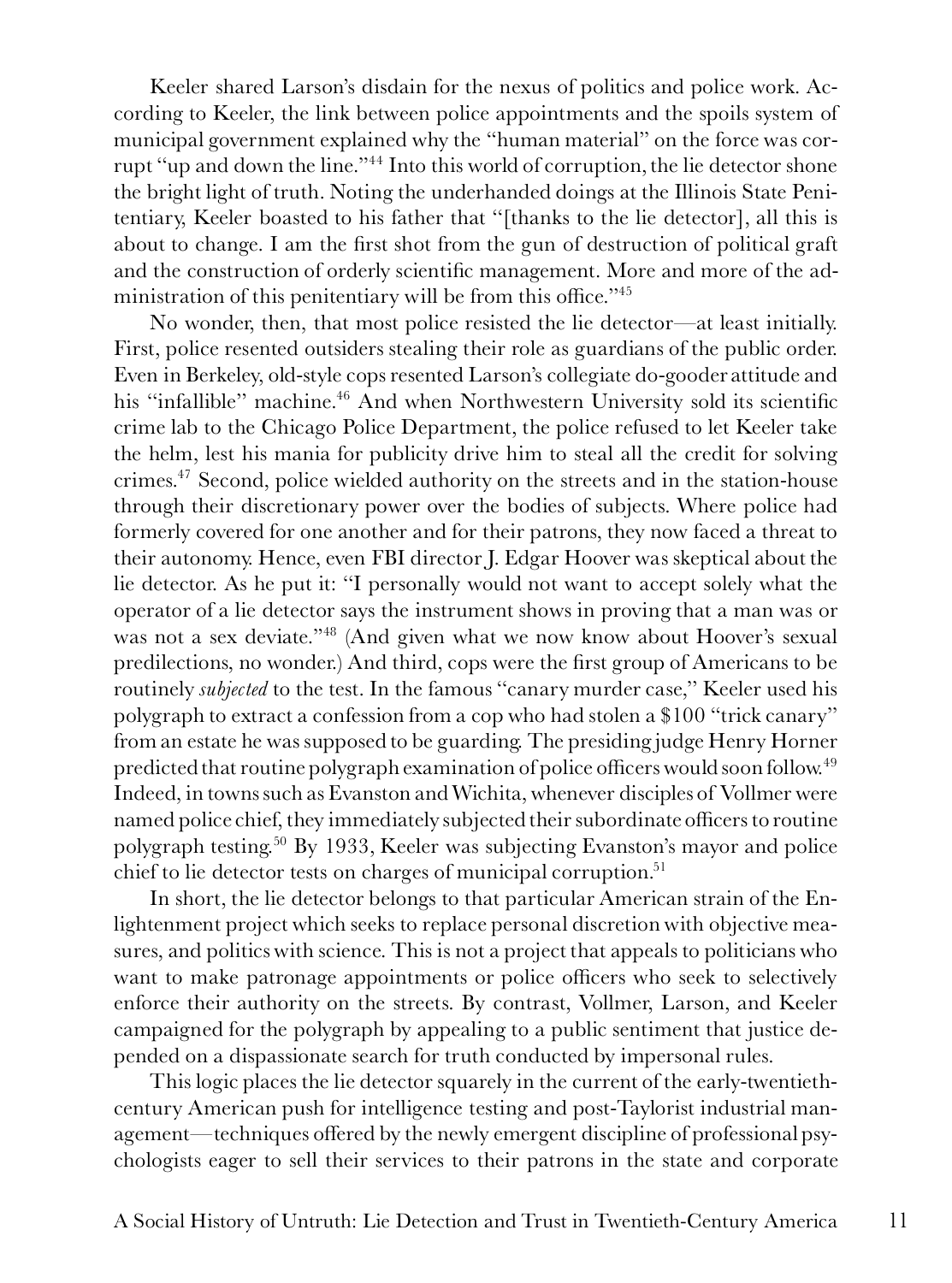administration. To take the former parallel first: the democratic appeal of these multiple-choice intelligence tests (from the IQ test to the SATs) resides in the way they ostensibly treat all subjects alike.<sup>52</sup> The "mechanical" way such tests can be graded is particularly appealing in a country like the United States that does not trust its elites to distinguish among its citizens and, therefore, insists on publicly verifiable and quantifiable standards for judgment—even if this means that these tests are shockingly remote from any functional test of real ability. Taylorism too follows a similar logic, in which a scientifically calculated "one best way" supposedly precludes subjective judgments about the value of labor—while, of course, standardizing a more protable degree of exertion. All of which explains one of the central appeals of the lie detector in the United States: the charade that it is the polygraph *machine* and not the examiner that assesses the veracity of the subject. Yet it is important to understand that neither Vollmer's program of police professionalization *nor* the lie detector *necessarily* restricted the discretion of examiners.

## **Two Strategies for Expertise**

And it was here that Larson and Keeler parted company. Larson pursued the strategy of ''open science,'' and Keeler, the strategy of proprietary knowledge. But I wish to emphasize that each strategy depended on the other, and each was wracked by internal tensions not easily overcome.<sup>53</sup>

The strategy of open science asserts that objective knowledge is producedwhen the scientist's ''disinterestedness'' is guaranteed by a set of interlaced social mechanisms: (1) norms that denounce venality and reward priority of discovery, (2) the public dissemination of those discoveries in journals vetted by expert peers, and (3) meritocratic institutions that translate those assessments into a livelihood and the resources to continue research. Under such a system, a scientist's reputation is his or her most prized possession. The question is: why would any society sponsor such knowledge? Princely states or private universities might do so to enhance their prestige, but this hardly accounts for the ratio of funding awarded to the National Science Foundation versus the National Endowment for the Arts. In fact, the difference in funding is largely due to the additional claim (often advanced by scientists themselves) that scientific knowledge is useful—if not immediately, then over the long haul. This, of course, begs the question of useful to whom and in what way. The answer to these questions has long implicated scientists in pointing their research in directions that serve their political and economic sponsors. We may call this the ''utility'' dilemma of objective knowledge.

The strategy for proprietary knowledge-making takes this social utility as its starting point. Here, the aim is to extract rents (or coercive power) from knowledge as it is substantiated in products orservices, and this means holding that knowledge as private, so as not to dilute its market value. One way to do so is to keep the knowl-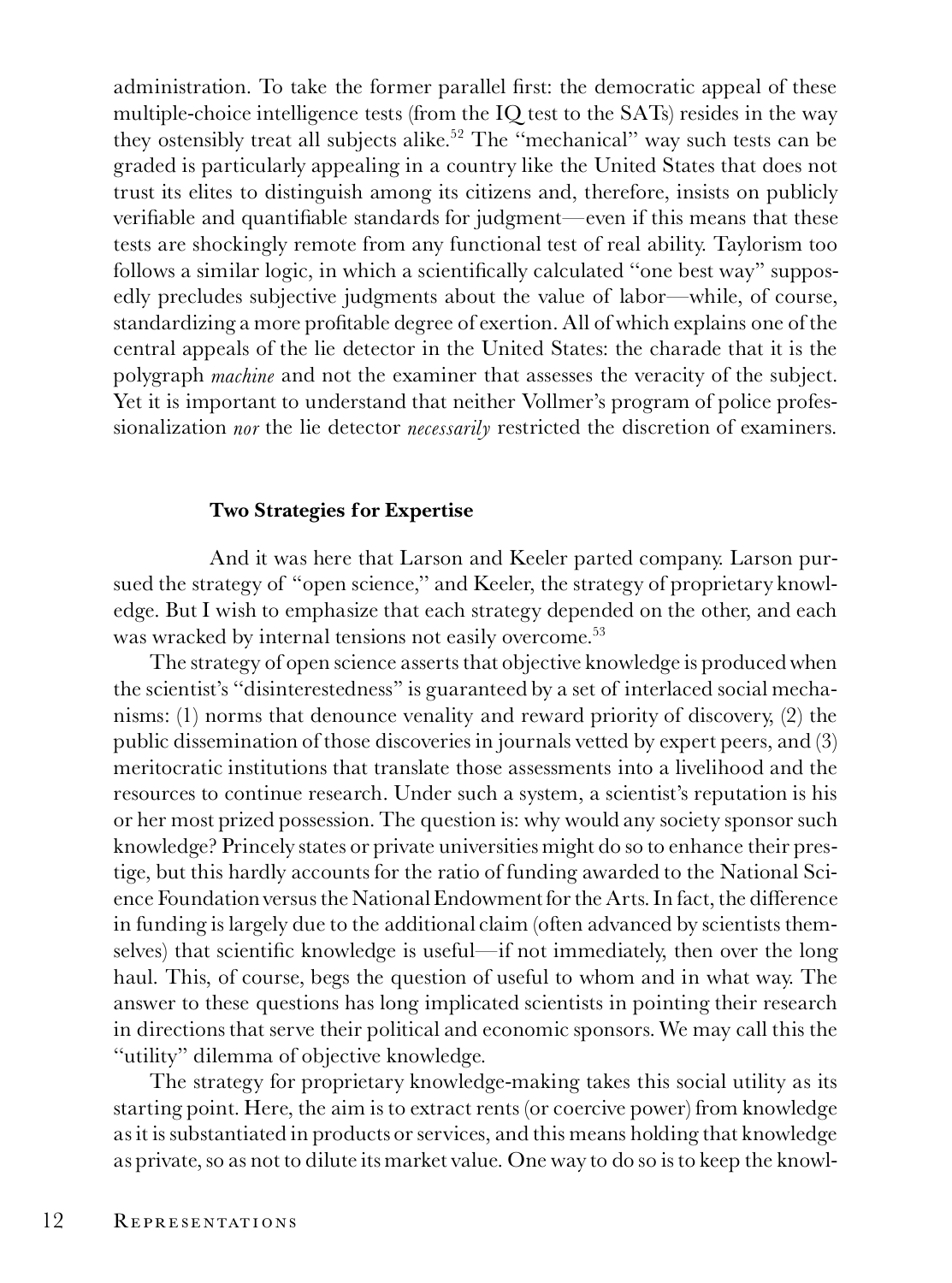edge secret, like the early modern guilds, the Coca-Cola Corporation, or the Manhattan Project. The problem here is that the holder of private knowledge knows it is not easy to keep a secret. And, for its part, society worries that valuable secrets will die with their possessor, and will never be used to generate additional useful knowledge. That is why modern states have created patent systems for technical knowledge. For the holder of private knowledge, the challenge then becomes deciding when to keep the information secret, when to apply for a patent (which requires publication), and when to rely on the licensing of expertise. Behind this problem of timing lies the problem of showing that this knowledge (or its substantiated technologies) can be applied by strangers, but this may mean giving much of the secret game away. Moreover, the licensing of proprietary knowledge, such as the fees that expert witnesses demand, give auditors good reason to doubt the impartiality of their testimony, leading experts to demonstrate the extent towhich their knowledge is widely assented to.We may call this the ''publicity'' dilemma of useful knowledge.

The point of this all-too-brief analysis is *not* that these types of knowledgemaking exist in these ideal forms. Rather, it is the uneasy hybridization of these two strategies—and the resulting regime of intellectual property—that has produced our contradictory political economy of expertise. So let us now see how Keeler and Larson pursued their respective strategies, first with regard to the hardware of the polygraph, and second with regard to the software of interrogation.

# **Hardware: Profits and Publicity, Priority and Reputation**

Keeler chose the strategy of proprietary knowledge. For him, success meant seeing his lie detector widely employed—and counting the remuneration in his pocket. That is why he sought a patent. During his five-year struggle to secure a patent for his machine, he oscillated between providing Larson with reports on his progress (under Vollmer's scolding), and jealously guarding his methods.<sup>54</sup> After being repeatedly forced by the Patent Office to moderate his claims (his machine incorporated few new principles), he finally secured a patent in January 1931.<sup>55</sup> He then enlisted Western Electro-Mechanical Company to manufacture the instrument. But Keeler insisted on retaining veto rights on every sale. He realized that the machine itself could not guarantee reliable results and that the reputation of his machine (and hence its long-term sales prospects) might be damaged if he ''turn[ed] out machines promiscuously to untrained individuals.''<sup>56</sup> For its part, the manufacturer complained the lie detection would never be accepted widely until Keeler sold a standardized instrument—and standardization was difficult to achieve in small production runs.

Behind Keeler's moves was a delicate balancing act. He needed to have a reliable machine and have it accepted as the industry standard. But he understood that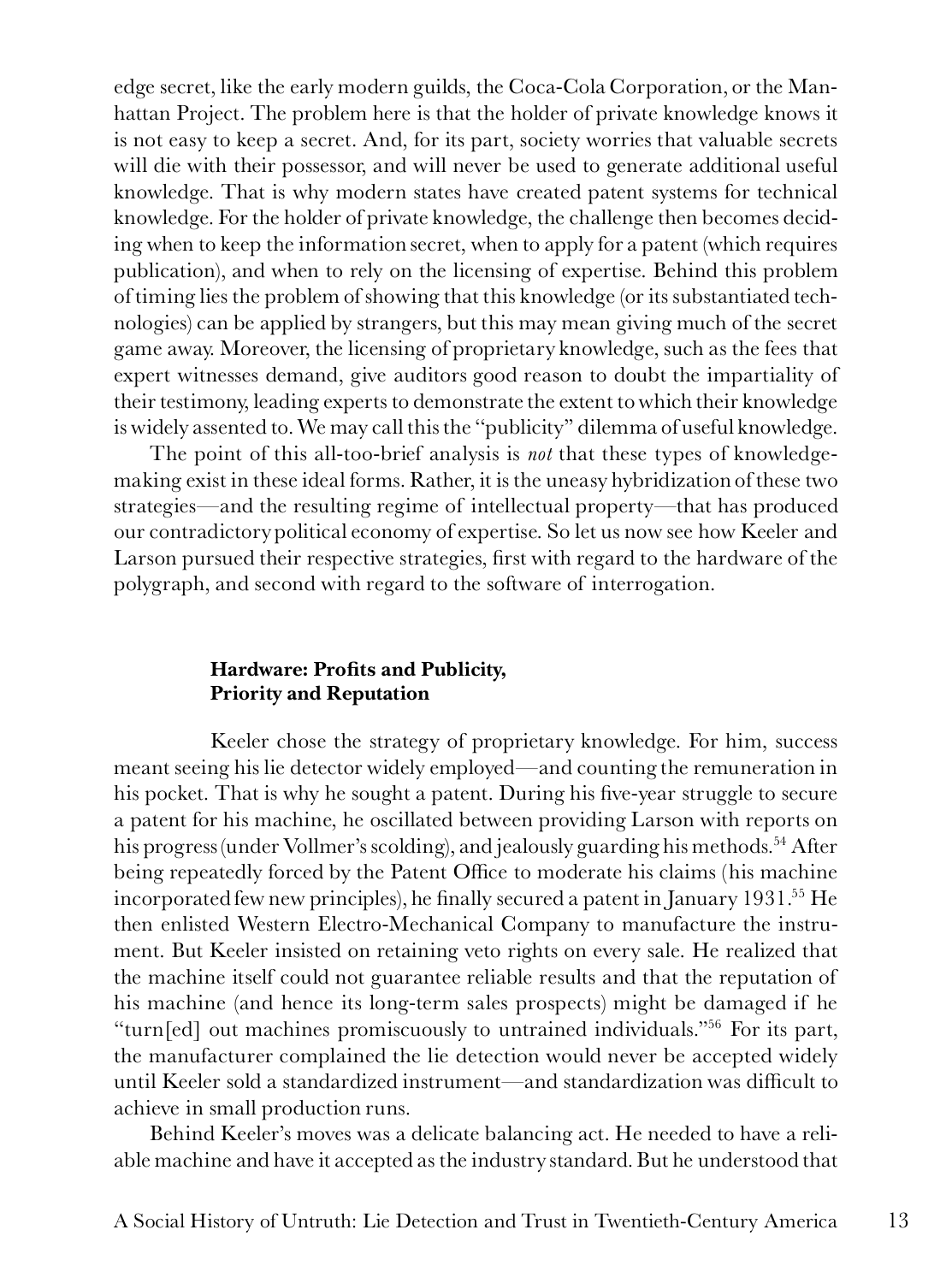the best way for him to make money from the device was, as he put it, to ''control the instrument and lease his services.'' When the Walgreens department-store company wanted to buy several of his machines and set up their own in-house security team, he refused to sell them any detectors and offered to consult for them instead. As he confided to a close colleague, he made only  $$125$  from each machine sold, and each one he sold created a competitor. Worst of all, each of these inadequately trained operators would damage the "reputation of the field" and thereby hurt his own ability to sell his services.<sup>57</sup>

Then, when his patent expired in the postwar period, Keeler switched strategies. Nowhe abandoned the restrictions on sales and services, and told his manufacturing company to ''go ahead and sell to anybody.''<sup>58</sup> He shifted the focus of his businessfrom services to training. Over the next few years he trained large numbers of operatorsin short two-week courses to run a standardized machine.<sup>59</sup> His school, Keeler Associates, was the first to turn out polygraph operators in bulk, and though Keeler proved an inadequate businessman, his younger associates, like John Reid, successfully expanded on Keeler's formula after he died suddenly in 1951.

Throughout this period, however, Keeler had great success in publicizing his services. He scored write-ups in *Readers' Digest*, rode celebrity cases, and fed the press titillating stories about the machine's ability to ferret out marital infidelities. And one of Keeler's early students—Chester Gould—went on to invent the comic strip character Dick Tracy, the personification of scientific crime-fighting and a tireless advocate for the polygraph. But if popular notoriety was crucial to the polygraph's effectiveness in the marketplace (as we will see), it also proved its undoing in the courtroom.

By contrast, Larson took the route of open science. He published his results in journals of criminology and psychology. As he noted, it was priority ''which matters in science.''<sup>60</sup> And he prided himself on having refused the ''unethical'' route of patenting his own (earlier) device.<sup>61</sup> He worried that Keeler's policy of selling machines and training operators "superficially" would "mess things up," and that Keeler's mania for publicity would give the new science a ''bad reputation.''<sup>62</sup> Yet Larson also recognized that Keeler had produced a standard polygraph instrument without which researchers like himself could not hope for a science of lie detection. That is why he wrote to Keeler in 1927,saying ''I wanted you to handle the apparatus end of it and derive whatever compensation might be. I could then devote my time to clinical experimentation."<sup>63</sup>

This pattern of mutual reinforcement and subversion emerged even more starkly when it came to the ''software'' of interrogation.

# **The Discretionary Expert**

Keeler used the relevant-irrelevant technique. Its goal was to calibrate the polygraph machine for the individual body by comparing a presumably honest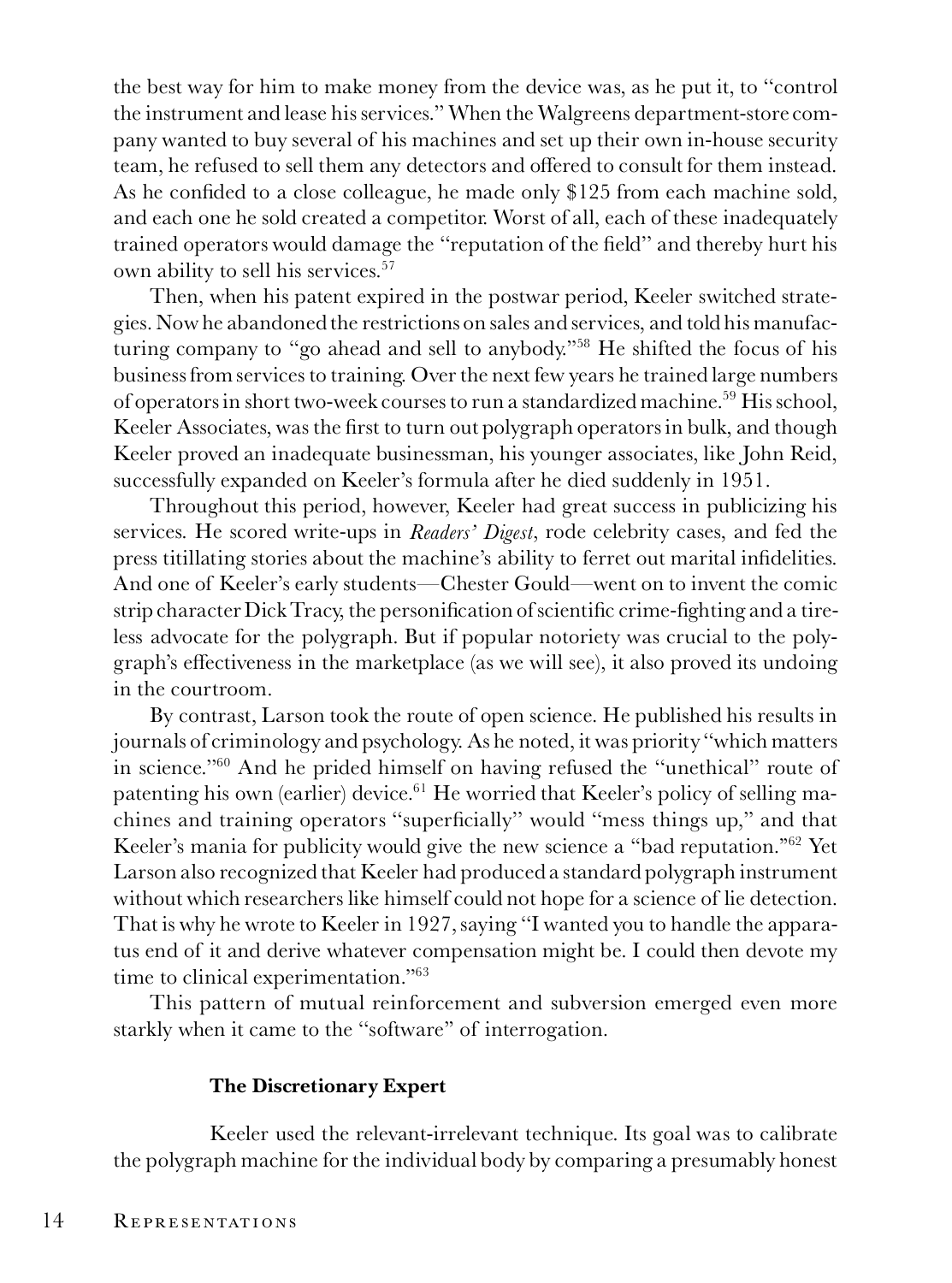answer (''Yes, I did have a cigarette this morning'') with a possible lie (''No, I did not commit the murder last Thursday''). But, of course, a subject's strong reaction to a question about murder, say, might simply indicate that this topic was more stressful than the topic of morning cigarettes. One partial solution was to calibrate the machine by obliging the subject to tell a lie. One of Keeler's favorite ways to do this was the ''card trick.'' In this ruse, Keeler asked the monitored subject to select a playing card from a deck and, without naming the card, deny that every card was the correct one as the subject reviewed the entire deck card by card including the correct one. Keeler then examined the polygraph record and by reading the squiggly traces that measured the reactions of the subject's body, identified the selected card. This game had two purposes: (1) it induced the subject to tell a lie (and thereby establish a base-line of mendacity to compare with other possible lies), and (2) it convinced the subject that the operator could *catch* him or her telling a lie (and thereby heighten the *fear* of being caught, and hence the *chances* of being caught). In actuality, Keeler was able to pull off the card trick only by himself deceiving the subject—usually by marking the deck. The more general version of this same technique (still in use today as the ''control question test'') is to trick the subject into telling a falsehood by asking a deliberately ambiguousquestion like ''Have you ever committed a crime?'' about which the subject will presumably lie to a police  $officer.^{64}$ 

In short, Keeler's polygraph technique depended on a disingenuous form of interrogation designed to *create* stress and an atmosphere of intimidation—and this with a definite purpose in mind. For starters, many subjects feel compelled to comply with a request for a polygraph test even though the agreement to submit must by law be ''voluntary.'' For instance, prosecutors promise to release pretrial detainees from jail if they take and pass the exam. And many job applicants and employees understandably fear retribution if they refuse to take the test—even when state or federal law formally prohibits employers from requiring one.<sup>65</sup> And then, after the exam is over, the examiner confronts the subject with the inky, graphical traces of what the examiner asserts to be the subject's body's supposed betrayal (which, of course, the subject is unable to read), and advises the subject to confess. Under the circumstances, many subjects do self-incriminate.

In 1939 Keeler privately surveyed thirteen municipal and state police units using his polygraph machine across the country. This survey remains the largest and most thorough study we have of the results of polygraph examinations of criminal suspects. And as the respondents never expected their data would be made public—indeed, they remain safely stored in the archives to date—the results have a certain credibility, especially since the respondents seemed unaware that their methods might be considered objectionable. Of the nearly nine thousand subjects examined, the police reported, 97 percent had ''voluntarily'' agreed to take the test, only 1 percent had refused, and 2 percent had confessed before even being strapped down. About one-third of the subjects were labeled deceptive, of whom a stunning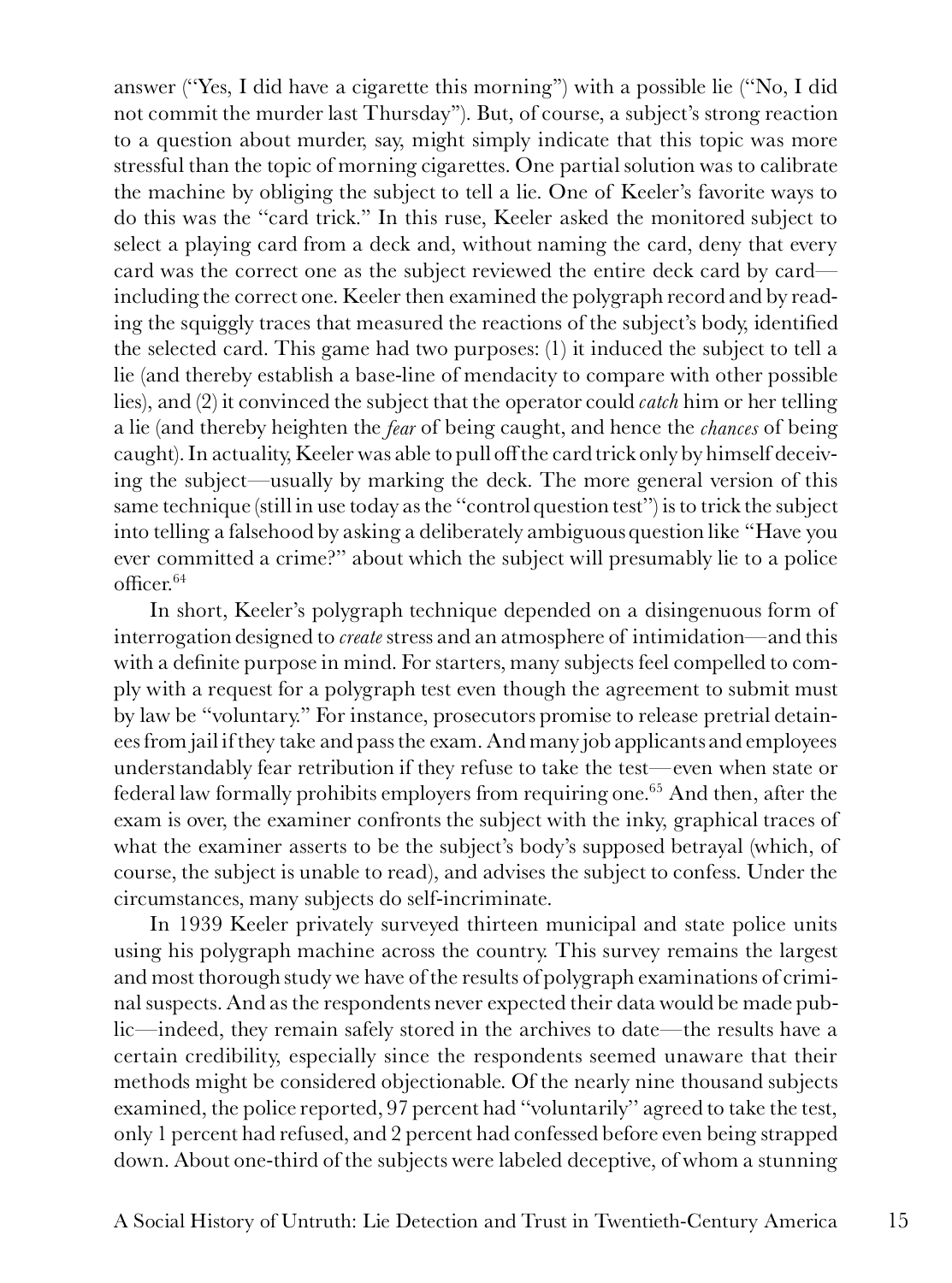average of 60 percent were then persuaded to confess to the crime—with the dramatic exception of a mere 6 percent at the hands of the Indiana State Police (an exception I explain later). Among all these confessions, only 1 percent turned out to be false—at least according to the police. As for those labeled deceptive who did *not* confess, roughly half were convicted and half had their cases dismissed. Contrariwise, of the two-thirds found not deceptive, only a tiny percentage (0.3 percent) went on to be found guilty. Of course,such statistics are not meant be taken at face value. But these privately gathered and unpublished data are far and away the best portrait we are ever likely to have of how the police used the polygraph. And they do tell a tale. For instance, the examiner in Madison, Wisconsin, counted four subjects who had confessed to a crime simply upon being threatened with the machine—or five, he noted in the margin, if you counted the one who committed suicide.<sup>66</sup>

So, despite having issued a formal prohibition on the use of the lie detector in courtroom trials, the judiciary allowed police to use the technique to screen suspects, determine their suitability for trial, and extract confessions. In this sense, Keeler devised the lie detector to operate according to the *same* logic as ancien régime judicial torture. August Vollmer candidly called the lie detector "a modified, simplified and humane third degree." $67$  And that is why the police have ultimately welcomed the technique. Keeler not only made the lie detector into an instrument almost anyone could operate, even a minimally trained police officer, but because of the way he conceived of its *operation*, he also actually enhanced the discretionary power of the examiner, who was less interested in the polygraph record per se than in using it to intimidate the subject into confessing—which was (please recall) the only sort of lie detector evidence acceptable in court during the post-Frye era.

This is the reason the hardware of the polygraph machine has changed so little since the development of Keeler's first device in the 1930s, despite the tremendous progress of physiological and psychological knowledge since then. Given the nature of the ruse, the internal working of the machinery was almost beside the point. This is an example of opening the technological black box and finding it empty. Indeed, police examiners have sometimes gone so far as to wring confessions from suspects by having them place their hands on a photocopy machine, which they fill with paper printed with the word "LIAR!"<sup>68</sup> And the one major technical innovation since the 1930sis the exception that provesthe rule.In the 1990s new computer algorithmswere developed that could mechanically amalgamate and assess the subject's physiological responses, and data processors able to do just that have been incorporatedinto the newest generation of machines. But, because these algorithms might preclude operators from accusing subjects of lying (whether the machine says they are being truthful or not), the top examiners at the Defense Department Polygraph Institute tell me they usually turn the computer off.<sup>69</sup>

The continued hold of what Michel Foucault called the *culture de l'aveu*—the culture of confession—shows the extent to which our justice system is still in thrall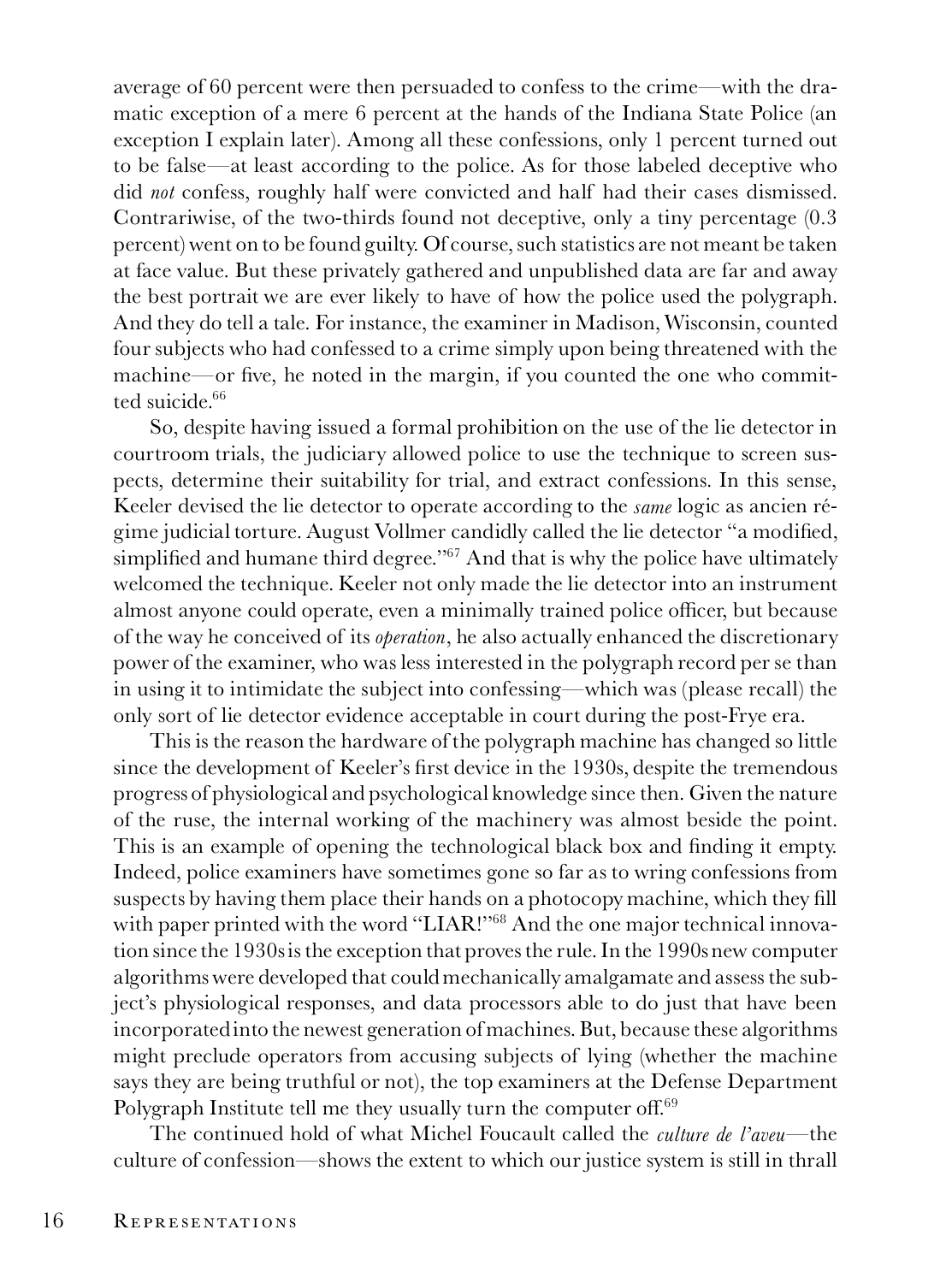to the social resolution provided by the drama of confession, long after the demise of the ancien régime and the abolition of judicial torture. In part, this can interpreted as part of the modern drive for efficiency: confessions are said by law-andeconomy rationalists to save the police, the prosecution, and judiciary considerable time and expense. Indeed, as some 90 percent of criminal convictions in the United States are not won in a formal trial, but with confessions or plea bargains extracted prior to courtroom trial (bargains that are themselves, almost by definition, false confessions by accused individualsto lesser crimes in the interests of mutual expediency), the lie detector plays a crucial sorting role in American justice even though it has been banned from the courtroom. At the same time, however, the fact that the polygraph operates beyond strict legal scrutiny (and outside of many of the protections of the Constitution) allows the legal system to willfully ignore the social and institutional context in which these confessions take place. Suspects face tremendous pressure to take a polygraph test and have little control over who administers the test or how. Indeed, this willful blindness on the part of the courts is part of a larger license that allows the police to employ dissembling to ferret out the truth.<sup>70</sup> Away from the public scrutiny afforded by the strict application of the mechanical rules of justice, then, the machinery of American law thrives on the (potentially) coercive exercise of discretionary power.

## **Trust in America**

As Keeler soon discovered, these same principles could be applied in contemporary relations between employers and employees. During the Great Depression, Keeler inaugurated a new phase in the use of the polygraph when he sold his interrogation techniques to corporate managers, a vast new market for deception testing that he was the first to cultivate. In  $1931$ , the Chicago representative of Lloyd's Insurance Company approached Keeler in the hope of cutting back on the \$337 million that American businesses lost each year due to employee pilfering. The Lloyd's representative offered to reduce the insurance rates for those banks that allowed Keeler to routinely test employees. There, in the supposed pursuit of a specific bank fraud, Keeler went on fishing expeditions that typically revealed that 20 to 30 percent of bank tellers had taken petty sums of money at some point in their careers. Bank managers wanted to fire these employees—criminalizing what had been, in effect, the customary practice of pocketing the occasional twentydollar bill—but Keeler urged that they be retained and retested every year. He assured the managers they would henceforth be the most trustworthy employees the bank had. This also brought Keeler back for another round of remunerative testing. $71$ 

Using the same sales pitch, Keeler also got the U.S. government to use the exam to screen security risks in the 1940s, another market he was the first to exploit. In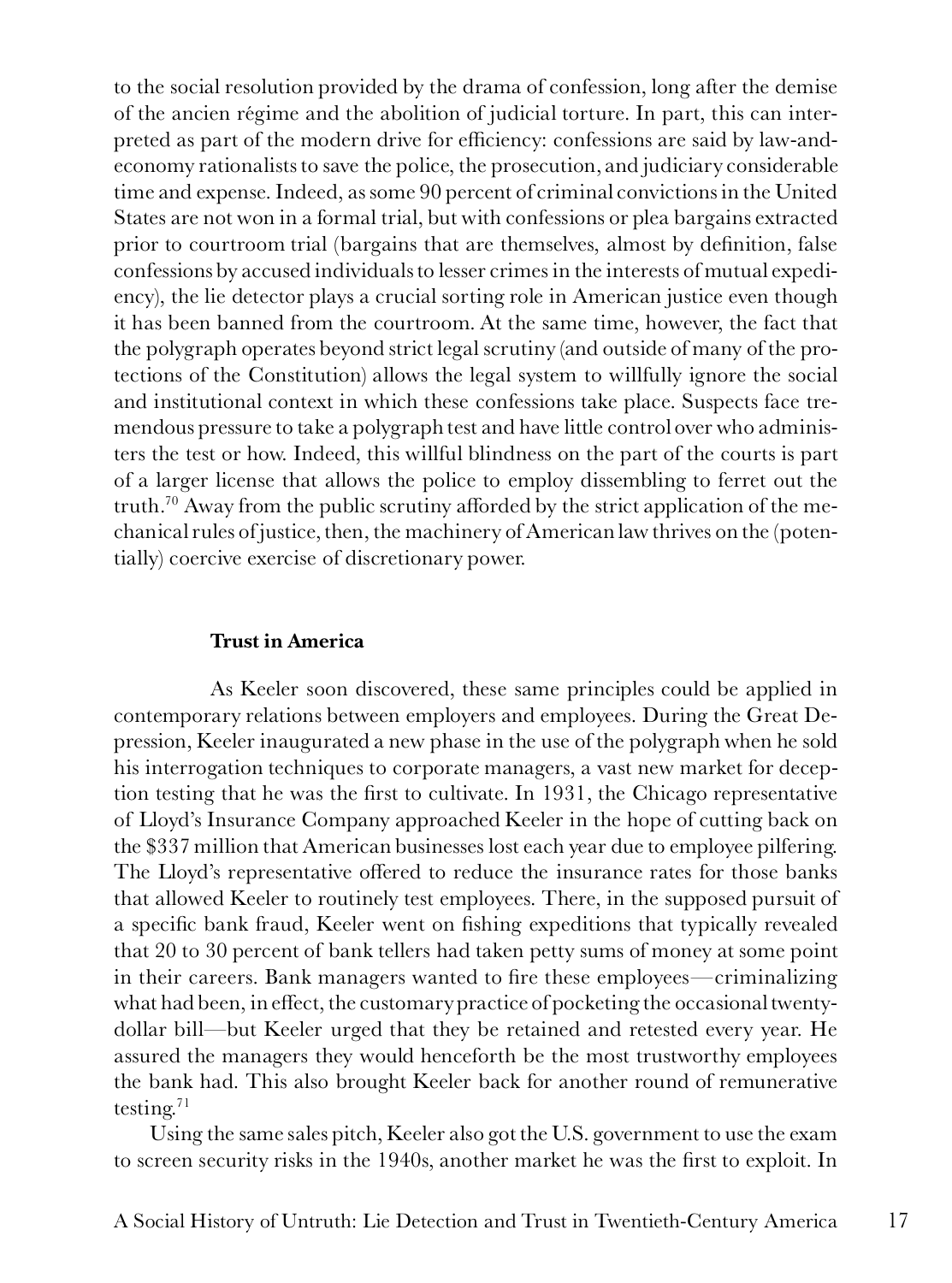1945,he examined German prisonersofwar being trained in Rhode Island to serve as policemen for occupied Germany. Keeler found that 36 percent harbored Nazi sympathies—or more to the point, found it stressful to be asked about their politics. The administrators of the program denied that asking POWs to rat out hidden Nazis (and Communists) among their comrades would give these future German policemen a false impression of American democratic values.<sup>72</sup>

Keeler's largest effort began in 1946 at the Oak Ridge nuclear facilities, where he initiated a program that would eventually lead to the routine examination of some six thousand scientists, engineers, and laborers—all employees of the Carbon Carbide Corporation, a subcontractor to the Atomic Energy Commission (AEC). Again, the goal was less to uncover specific instances of fraud than to enforce a new form of employee behavior. Out of the 690 exams Keeler conducted in February 1946, he found that nine persons (or 1 percent) admitted to having ''stolen product material.'' In each case, however, the infraction proved minor: in one case a tiny chip of uranium had been removed from the site intentionally, and in another, some workers had planted a tiny chip in the pocket of one of their comrades as a joke. Far more prevalent were the customary practices that always surround work sites; Keeler found that 10 percent of employees had lied on their job application, 12 percent had stolen tools, 3 percent had used an alias at some point in their life, and so on. From there it was a short jump to a still broader test of reliability. A set of 6,058 exams taken during a six-month period in 1952 (under Russell Chatham, Keeler's successor) showed that the focus had expanded to include political loyalty. Of those subjects whose results were labeled ''derogatory,'' one-third were found to have "friends or relatives associated with organizations considered un-American." Yet on closer examination, those who ''sympathized with the Communist movement'' turned out to include individuals who supported federally subsidized housing projects and the Tennessee Valley Authority.<sup>73</sup>

But even as this AEC program ended in 1953 amid charges of coercion and pseudoscience, the same McCarthyite period saw a tremendous expansion in the use of lie detectors. It was at this time that the State Department began to use the machine to screen civil servants suspected of homosexuality. Of seventy-six polygraph cases investigated there in the early 1950s,seventy-four were ''morals'' cases, nearly half of which resulted in confession, followed by either dismissal or resignation. As David Johnson has pointed out, contemporary anxiety about the collusion between internal and external enemies led the state to try to regulate deviance of thought and deed in the entwined ways—sexual and political—in which Cold War America defined "normalcy."<sup>74</sup>

Already at the time Edward Shils had offered the classic analysis of this period when the state's public mechanisms of regulation overwhelmed the citizen's private autonomy—all in the name of rooting out secret conspiracies and protecting allimportant state secrets.<sup>75</sup> But Shils considered this period an exceptional breakdown in the balance between legitimate state power and private interests, whereas,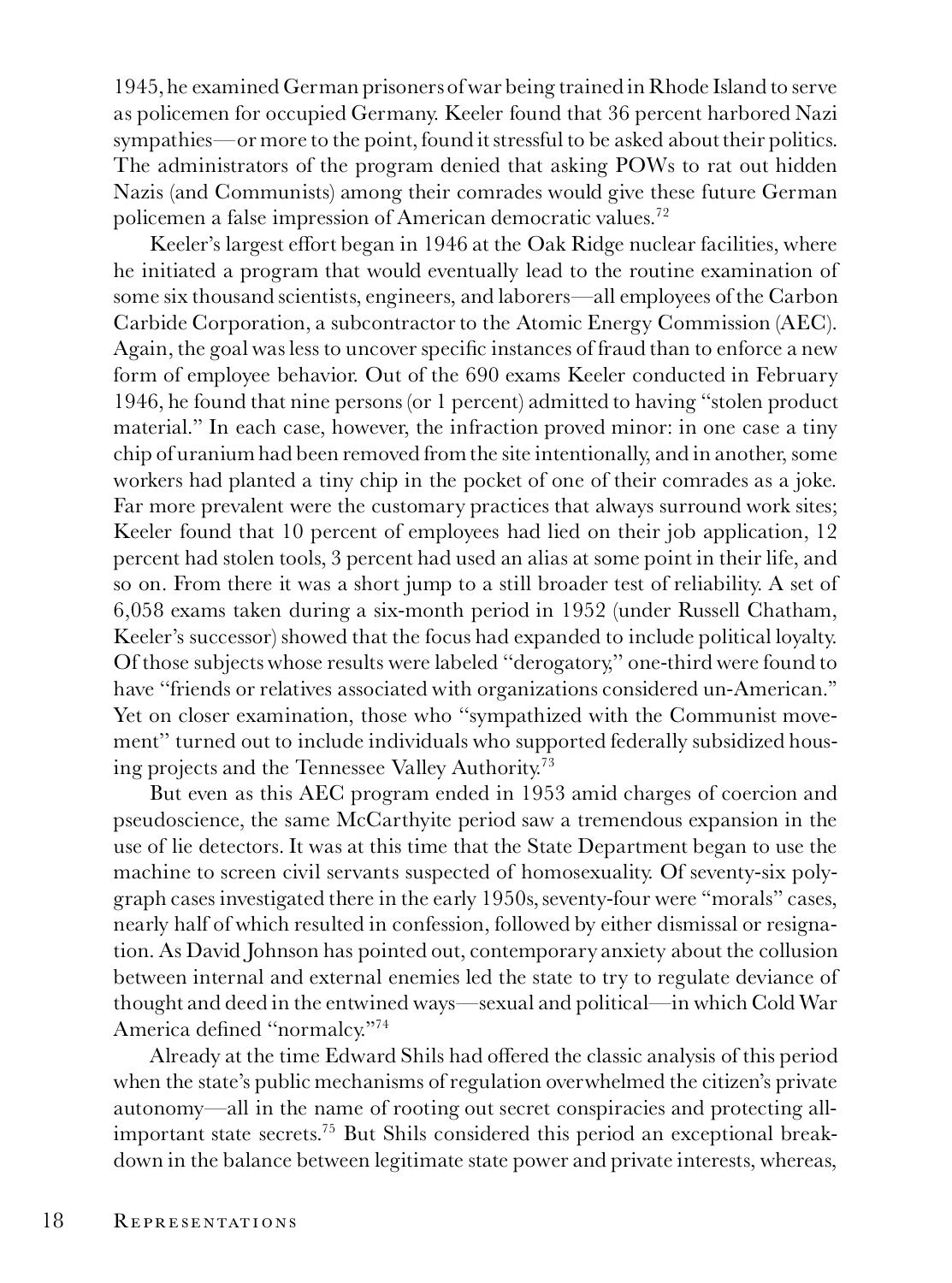by 1950 there was no longer anything exceptional about the use of the lie detector. By the middle of the twentieth century, the polygraph had become a routine part of American life, defining a new national normalcy. The polygraph's very ubiquity suggests that we must search for a more systematic source of this pervasive new emphasis on surveillance in American institutional life.

The first half of the twentieth century saw the rise of vast new bureaucracies in managerial capitalism and the national-security state. As economic and institutional historians since R. H. Coase and Alfred Chandler have noted, these new hierarchical structures emerged as a substitute for the information costs associated with risky market relations.<sup>76</sup> But could managers really trust their salaried subordinates any better than they trusted sellers on the open market? Here is where the lie detector stepped in. No longer need managers rely on the sort of sentimental avowals that passed for sincerity in Victorian times.<sup>77</sup> The two million annual polygraph exams being conducted by midcentury suggests that managers expected the lie detector—or its intimidating shadow—to ensure the reliability of this new white collar work force.

Indeed, the lie detector was yet another armament in the new industrial psychology developed by Münsterberg and his followers. Münsterberg was among the progenitors of this explicit post-Taylorist attempt to suppress deviance in the workplace, especially social conflict and public displays of anger.<sup>78</sup> As part of this broader program, the lie detector belongs to a régime of emotional suppression, characterized by Peter Stearns as the new ''American cool,'' and epitomized by the stereotypical ''organization man'' of mid-twentieth-century America, trained in emotional opacity, yet always eager to exhibit his command of ''positive thinking.''<sup>79</sup>

The question was not just one of enforcing employee loyalty, but of the management and ownership of knowledge. The Keeler polygraph, which thrived on the exercise of a private and proprietary skill, proved a valuable tool to remind technical workers that the knowledge they created was the property of their corporate or state employers. As its champions acknowledged, the main value of the lie detector wasthat it ''kept security uppermost in a man's mind'' and acted as a ''psychological deterrent to the disclosure of classified information."<sup>80</sup> This form of employee secrecy was the same intellectual property regime that fueled both the Second Industrial Revolution and the Manhattan Project.

# **Lying on the Couch**

Opposition to the lie detector came from several quarters. Libertarians like Dwight Macdonald and the American Civil Liberties Union spoke out against the coercive powers of the test. And the AFL-CIO and other unions protested against employers' right to polygraph their workers at will. But decades of congressional hearings and complaints made no headway until the late 1980s, when Presi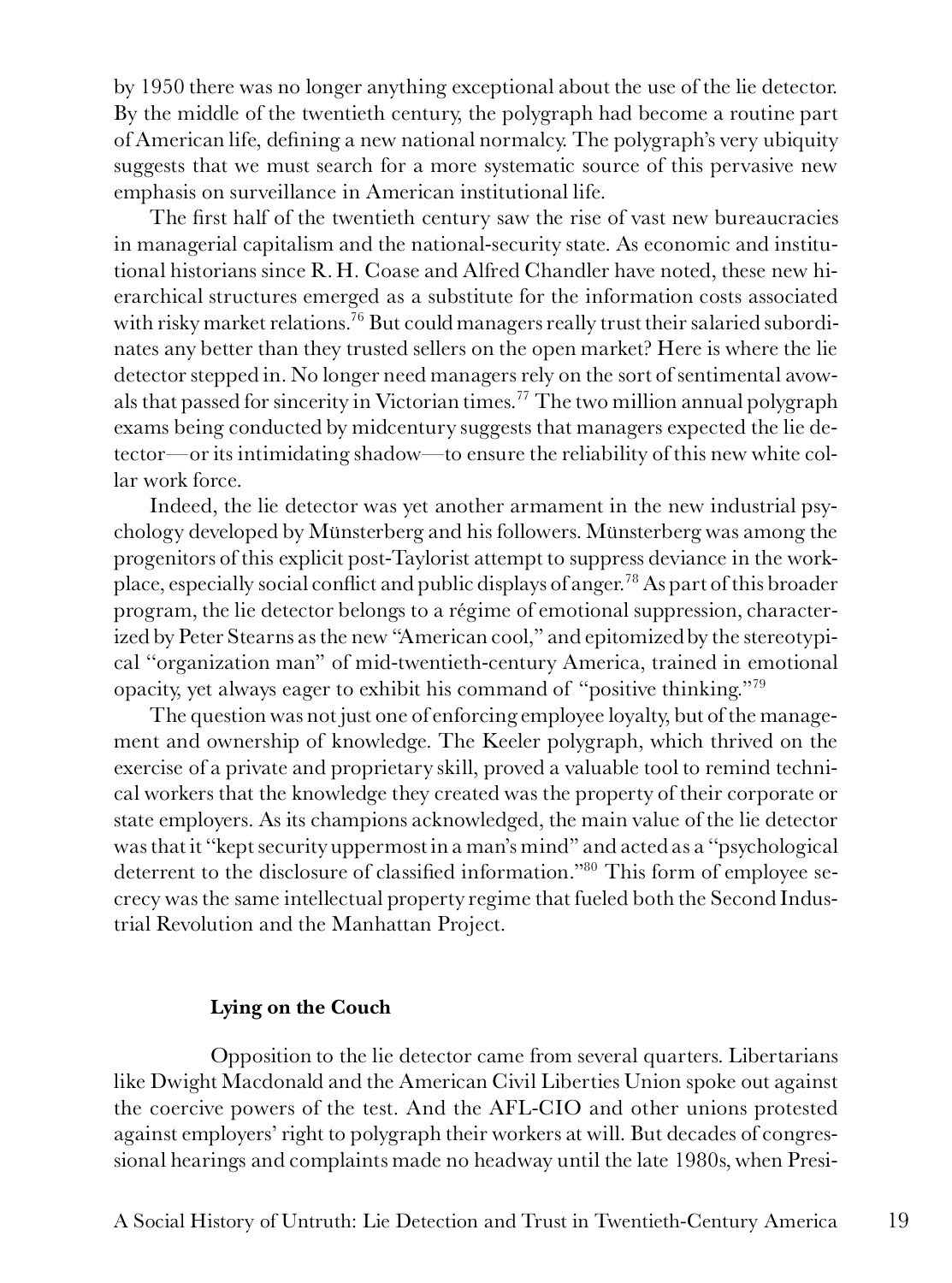dent Reagan, furious at regular leaks of government information to the press, tried to expand the systematic use of the lie detector so that it might be used, at will, on all civil servants. A congressional backlash led to the Employee Polygraph Protection Act of 1988.This law has somewhat curbed the number of tests performed in recent years, although significant exceptions permit the testing of suspects in police custody, all federal employees, and any corporate employee suspected of malfeasance.<sup>81</sup>

But for now, let us return to the 1930s to examine the response of John Larson. Larson was infuriated by Keeler's trickery. In letters to Vollmer, he bitterly denounced Keeler as the ''high school boy in short pants'' he had trained, but who had never gone to medical school and had instead been lured by money.<sup>82</sup> He directly wrote to Keeler to insist that he cease an exam the moment the subject ''had any objection to the test." $83$  He admonished Keeler to always ask specific questions, such as: ''Did you take \$160,000?'' not ''Have you ever stolen anything from this bank?''<sup>84</sup> And he condemned the ''unethical commercialization'' Keeler had cultivated and exploited.<sup>85</sup>

For a time in the 1920s, Larson had himself hoped that the polygraph could be successfully subjected to a "standardized scientific controlled objective evaluation of validity."<sup>86</sup> For Larson this meant first of all that a conclusive polygraph exam could be verified by a genuine double-blind analysis of the graphical record, without making use of unrecorded clues obtained during the examination. But in 1927 he wrote sourly to Vollmer that under those conditions "no five of us who have done the most work in this field can agree on the interpretation of a record.<sup>"87</sup> And second it meant securing independent corroborative proof of whether or not each suspect in a field study had been lying, information that could be obtained only for cases that had been ''positively cleared up,'' usually by an independent confession. Yet Larson recognized the rarity of such cases and that even independent confessions might be false.<sup>88</sup> By the early 1930s he had acknowledged that ''all scientists become suspicious of the technique and method of investigation if [the technique] shows up 100 percent when dealing with such factors as human emotions."<sup>89</sup>

This did not mean, however, that Larson considered the polygraph useless. After all, no disease had a sure-fire diagnosis, yet physicians had a profound understanding of many illnesses. In the early 1930s at Chicago's Institute for Juvenile Research, Larson inaugurated a noncoercive clinical approach to the use of the polygraph, using a team that consisted of a polygraph expert, a psychologist, a physician, and a lawyer.<sup>90</sup> In tests of juvenile delinquents who had been referred to the Institute for apparently withholding information, Larson noted that his teambased polygraph exams had cleared 20 percent of cases and elicited confessions from 33 percent of the youths. These confessions, Larson assured his readers, were secured without accusing the subject of lying, nor of misrepresenting the effectiveness of the polygraph. As for the remaining 47 percent of tests, Larson marked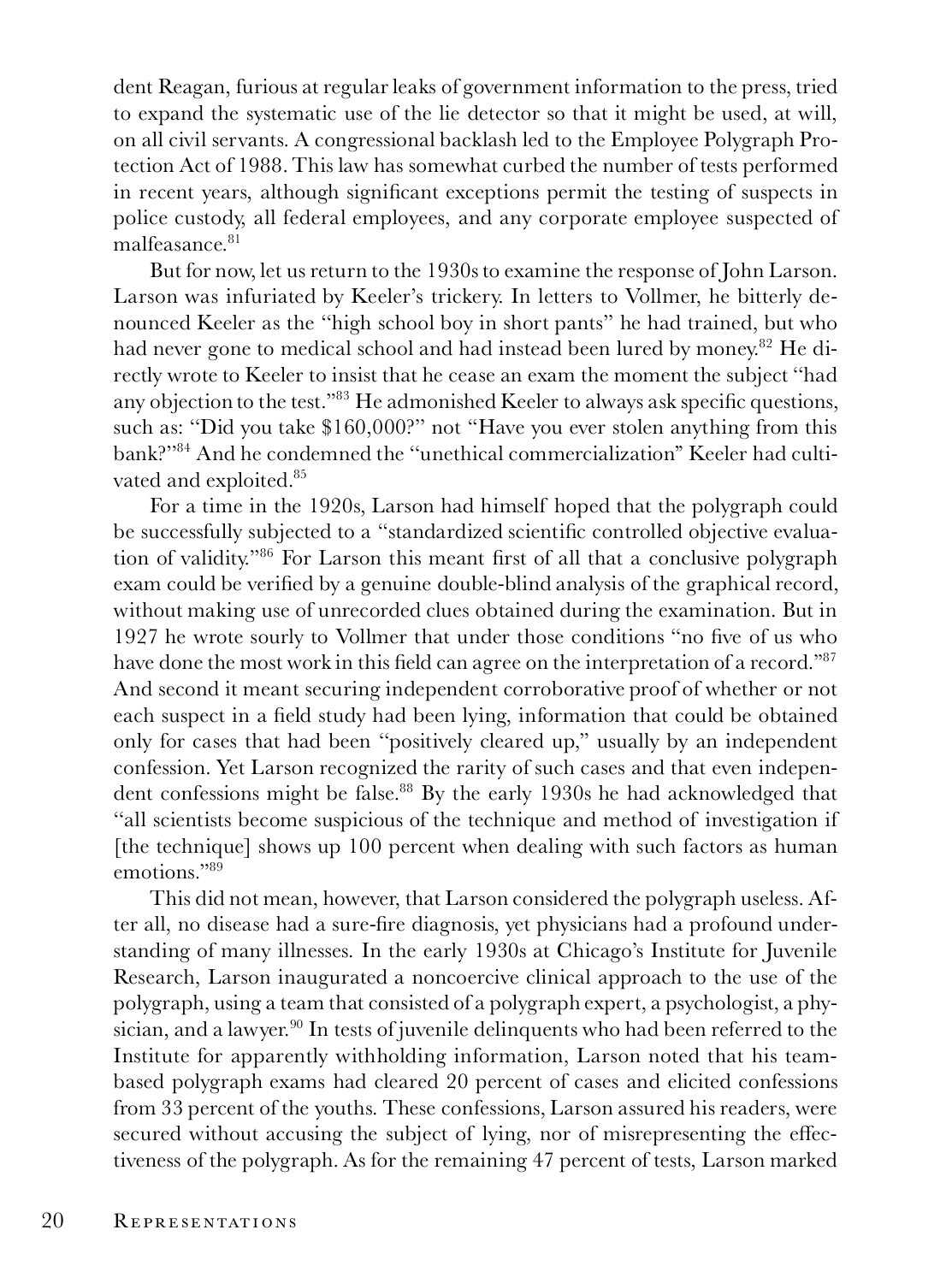them ''disturbed,'' and sent them back to the juvenile courts with a notice that the polygraph test not be used as evidence in the case.<sup>91</sup> And Larson persisted with this team-clinical approach in mental and correctional facilities through the 1940s and 1950s.<sup>92</sup> He insisted that the polygraph remain a tool of psychiatric diagnosis.After all, in many psychiatric traditions, a lie is no less revelatory than a true utterance to the extent that distinguishing truth from falsity matters at all in such cases.  $93$ After his rebuke in the Frye case, Marston, too, primarily used the device as part of a therapeutic, psychological practice: to promote ''healthy love adjustment'' by uncovering the lies that men and women told themselves, thereby freeing them from "twists, repression and emotional conflicts."<sup>94</sup> But aside from the occasional use of physiological instruments in biofeedback therapy, this is not the sort of lie detector technique that has flourished in America.

In any case, Larson insisted the polygraph must not become a green light for criminal prosecution, nor a tool to force a confession. Indeed, the anomalous low confession rate among the Indiana State Police (found in Keeler's survey of 1939) can be directly attributed to Larson, who had himself trained the examiner there.<sup>95</sup> Throughout his career, Larson both publicly and privately opposed Keeler's ongoing efforts to introduce lie detector evidence in the courtroom.<sup>96</sup>

#### **Selective Acceptance**

This brings us to America's selective acceptance of the lie detector and to what this selective acceptance tells us about the political economy of trust in the twentieth-century United States. The 1923 Frye ruling declared that scientific evidence "must be sufficiently established to have gained general acceptance in the particular field in which it belongs."<sup>97</sup> This, of course, begs the question of  $who$  can claim to be the relevant experts. Polygraph examiners have long claimed that mantle, and have argued vehemently that the polygraph is sufficiently reliable for use in court: 98 percent reliable according to some of their studies. But the courts have generally looked to academic psychologists as the relevant experts to judge polygraph techniques.<sup>98</sup> And in surveys of the field conducted at both ends of the Keeler-Larson era (in 1926 and again in 1952), these academic psychologists pronounced themselves skeptical about the reliability of the technique.<sup>99</sup> In the 1980s and 1990s, these surveys themselves became controversial as the two sides jockeyed forthe right to speak in the name of the "relevant" experts.<sup>100</sup>

The fact is, however, that the courts have accepted many dubious forensic sciences—such as handwriting analysis, ballistic identification, and forensic psychology—all of which are treated with considerable skepticism outside the immediate circle of practitioners. Yet the polygraph alone has been denied admission into the courtroom.This continues even though the Frye rule has ceased to hold sway. The Federal Rules of Evidence (1977) and the recent Daubert decision (1993) indicate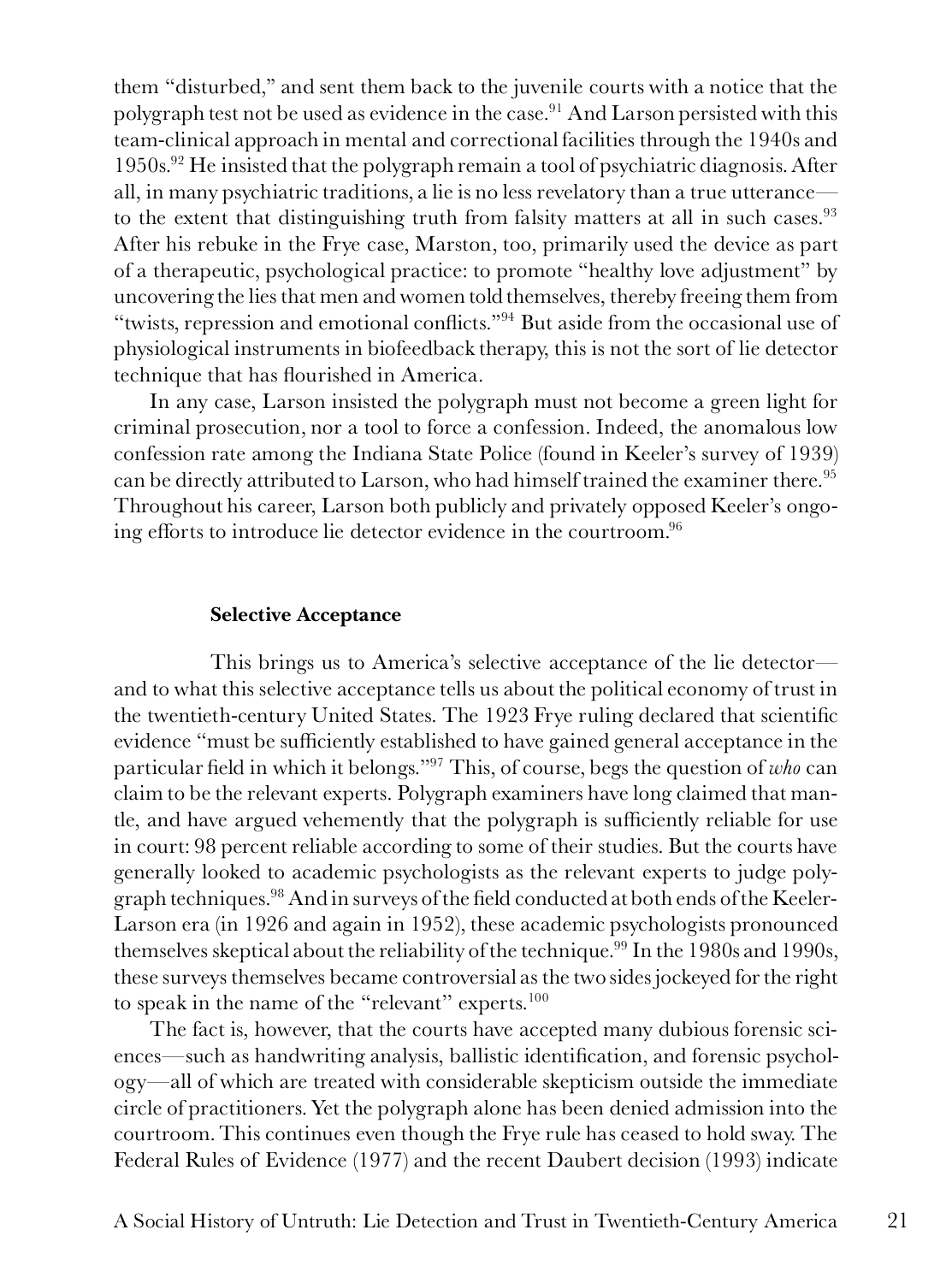the courts' willingness to grant trial judges a gatekeeping role in admitting testimony that might provide probative evidence for the trier of fact. But the polygraph expert is still generally barred, and the Scheffer case, heard by the Supreme Court in 1999, failed to clarify this issue.<sup>101</sup>

Some courts and commentators have hinted that the "real reason" the lie detector has been rejected by the courts is not its failings, but its power. Because the lie detector goes to the heart of the assessing a defendant's innocence or guilt, they argue, the polygraph expert—were he or she to be believed—would become a super-expert, overshadowing all other testifiers, and unduly influencing—or even supplanting—the jury.<sup>102</sup> Keeler, of course, hoped that juries *would* be convinced by the polygraph. Indeed (like the *New York Times* of 1911), he hoped to see the jury system abolished. He wanted criminal cases tried by expert criminologists wielding a polygraph, with a judge to rule on legal technicalities.<sup>103</sup> In short, he subscribed to that strain in the Western system of justice that sought to achieve certainty of judgment by setting aside human testimony as inherently untrustworthy (especially as assessed by lay citizens) in favor of reliable circumstantial evidence (as it is made to speak by disinterested experts). This, even though the instrument—even in the hands of the best operator—was far from infallible.

Perhaps we should not find it so surprising, then, that American courts have continued to reject the polygraph exam and to call it ''unreliable.'' Remember, however, that thisrepudiationfollowed notsimply from Larson's assertion that lie detection was "unscientific," but from the *success* of Keeler's brand of salesmanship. That is, this paper has made a *historical* argument. It does not deny that judges may have behaved rationally in deciding that the probative value of polygraph results has been outweighed by the possibility that such results might mislead the jury. It does suggest, however, that one cannot understand the basis for this repudiationwithout coming to terms with the *sort* of lie detector—and examiner—that emerged in the United States.

First, everyone agrees that the main obstacle to credible polygraph tests is the large number of incompetent examiners: 80 percent of them, according to advocates of the polygraph.<sup>104</sup> But it was Keeler and his students who initiated the quick commercial training of polygraph operators and cultivated a vast marketplace for the kind of expertise that thrives on enhancing the discretion of the examiner (and his or her employer).<sup>105</sup> That is, the polygraph only succeeds at its principle task of extracting confessions and intimidating subjects because polygraph operators have deliberately shied away from even the most basic self-regulating norms and standards. They are the consummate antiprofessionals. And second, the fact that the general public gives credence to the lie detector means that judges wish to shield impressionable juries from lie detector evidence. But it was Keeler and his fellow pioneers who had deliberately cultivated the public myth of the lie detector's effectiveness, not only to increase the demand for their services, but also to make the lie detector that much more effective by enhancing its power to intimidate subjects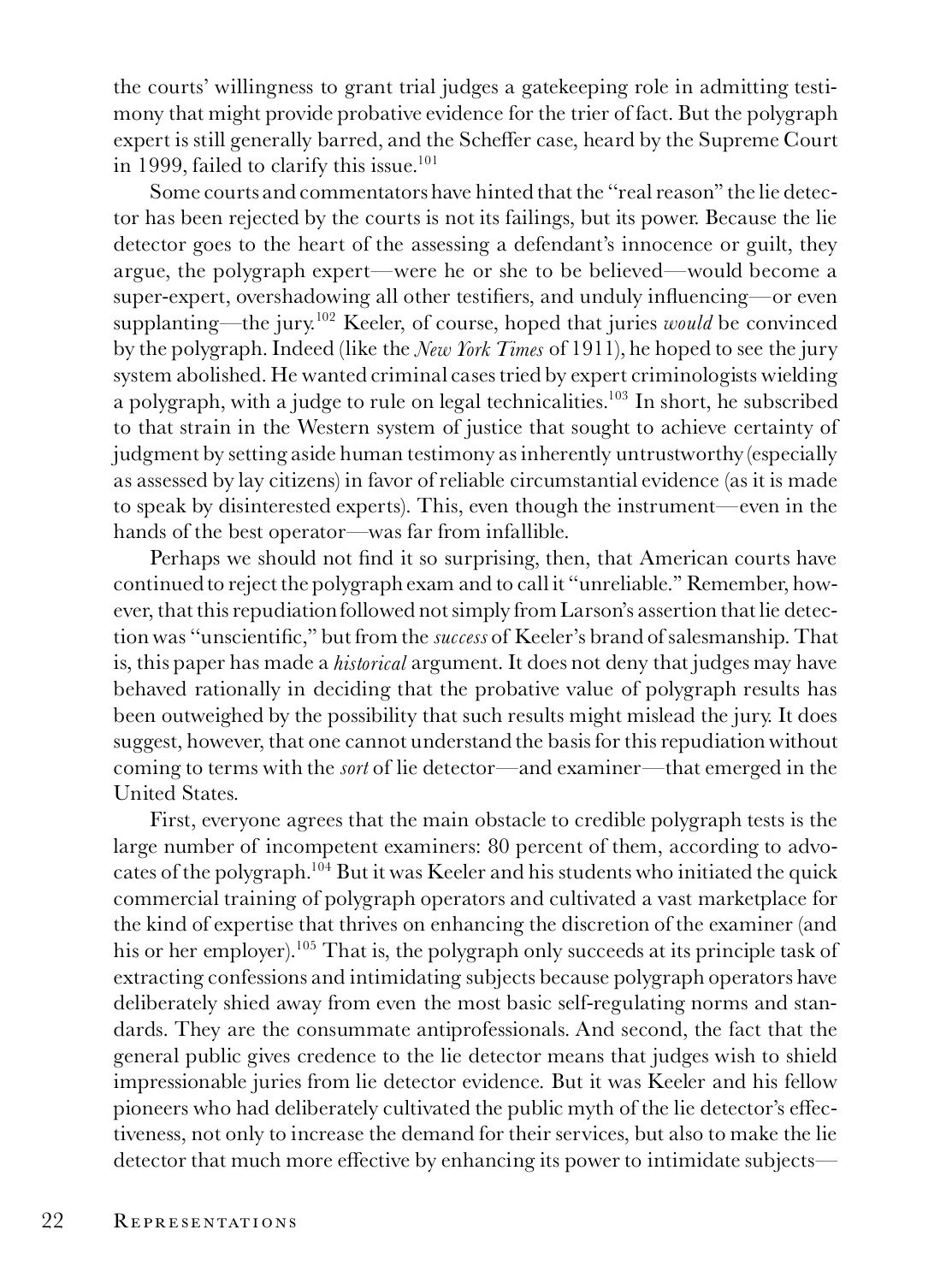and thereby to extract confessions, deter petty crimes, and enforce political loyalty. Hence, jurists banned the lie detector from the courtroom precisely because of the manner in which it has thrived in the commercial marketplace. Indeed, the lie detector is that paradoxical techno-science that works to the extent the popular culture has been convinced that itworks—even though itworks only because its operators lie.

## **Conclusion**

This paper has provided a historical explanation for a uniquely American social practice: the polygraph technique for lie detection. It has also tried to show how this practice exemplifies the way modern expertise emerges from the uneasy hybridization of two strategies for producing and validating knowledge. It should be noted that the institutions of Anglo-American justice are themselves the historical outcome of a tension between this hybridized ''republic of expertise'' and other social practices. The jury system is one of the most visible democratic practices that still values citizen participation as a good in itself, as well as an extension of the claim that justice depends on popular assent. The judgments of citizen-jurors are understood to be subjective both about matters of fact and culpability; indeed, the system acknowledges that their decision-making is collective, consensual, unarticulated, unjustified, and shielded from public view.

To be sure, the supposed vulnerability of lay judgments to demagogic appeals (as Keeler and many others feared) has meant that Anglo-American law has generated elaborate rules of evidence to filter what jurors may hear at trial, including expert testimony. Nor should we overlook the ways in which the demographic ''representativeness'' of the jury and the forensic strategies of advocates have been increasingly shaped by lawyers wielding psychological and social-scientific theories assembled by the same disciplines that gave us the lie detector. And finally, we should not forget that the lie detector—though banned from the courtroom—itself permitted a vast expansion in the number of cases that could be settled without trial, substituting the supposed certainty of a confession extracted by techno-science for the lengthy, expensive, and unpredictable judgment of a lay jury.

Is it possible that the era described in this article is coming to a fitful close? On the one hand, the courts are feeling a growing pressure to allowpolygraph evidence into the courtroom, and, on the other, the use of the lie detector in the corporate setting would seem to be diminishing. The Daubert ruling of 1993 has been read by some lower courts to mean that defendants may use the polygraph to exonerate themselves (an appealing strategy since the polygraph machine is generally more prone to false positives, meaning that the machine's bill of innocence can be touted as ''extra reliable''). Some believe that prosecutorsshould be able to introduce inculpating polygraph evidence as well. In the process, some advocates of admitting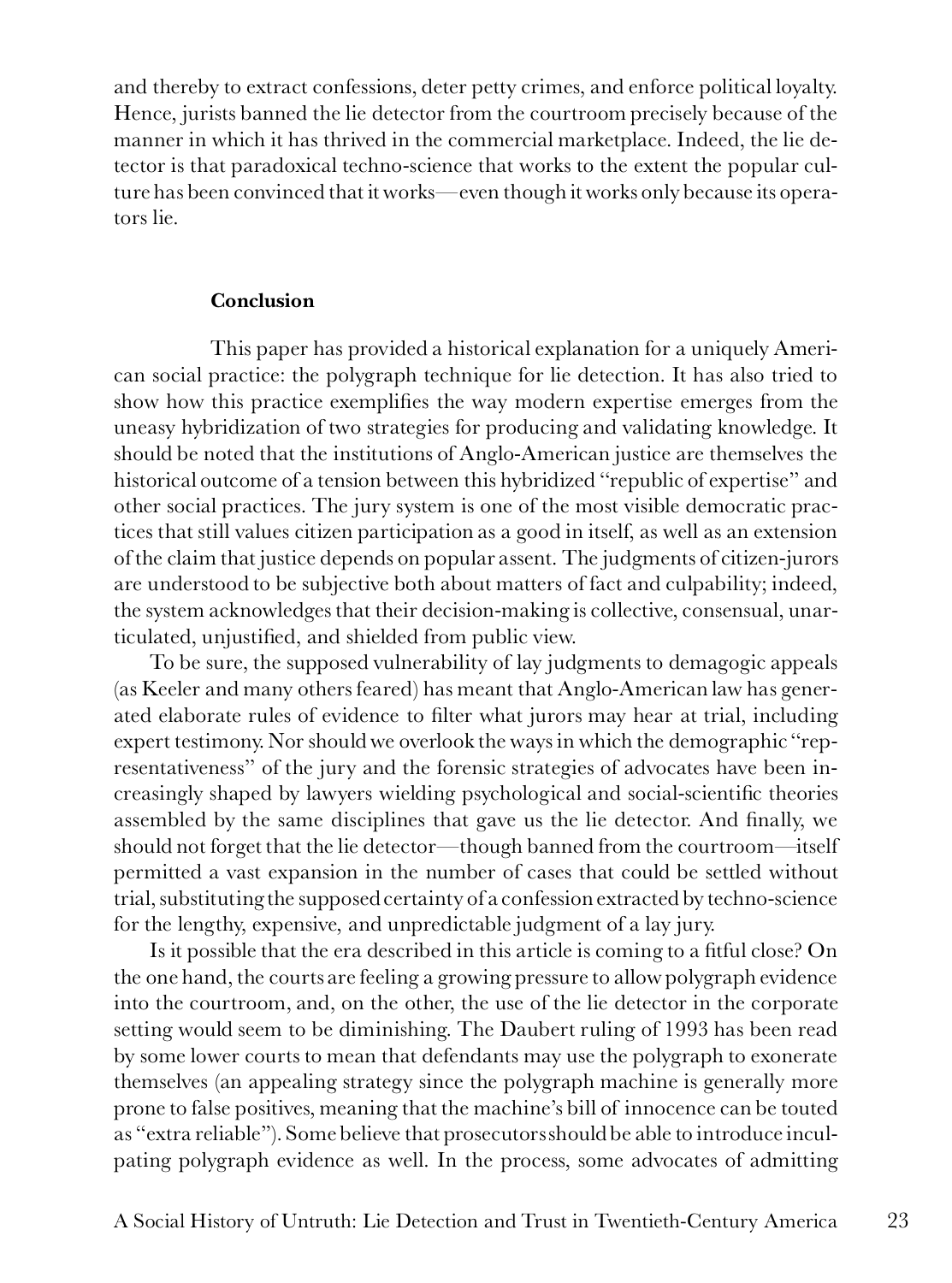polygraph evidence, seeking to mollify the courts' anxieties that the lie detector will supplant the jury, have found themselves in the paradoxical position of arguing that the general public's growing skepticism about results dressed up in the patina of science means that lay juries are less likely to take the word of the polygraph operator as gospel and, hence, that such expert testimony will not overly persuade a jury's decision. It would be ironic indeed if judges finally admitted the polygraph into their courtroom because they were convinced that no one believed its results anymore.

At the same time, there has been a decline in the number of examinations conducted by private corporations.In part, this may be due to the same general skepticism about scientific claims. More directly, it is due to the 1988 Polygraph Act, which generally restricted the ability of private employers to polygraph their employees without cause (although they may still insist on a polygraph as a condition of hiring, and the justification for a round of polygraph testing is still fairly easy to trump up). This double-switch—a growing acceptance of the polygraph in the courts and a decrease in its use in the private sector—does not invalidate the general thesis of this article, as it might first appear. Rather, it underlines the article's most general claim: that the rise of the lie detector in twentieth-century America was a historical response to a specific set of imperatives. These included the popular demand that the state draw a sharp line between lawful and unlawful behavior (among both cops and criminals), the ongoing negotiations that produced a particular regime of intellectual property, and the need forreliability in new hierarchical institutions. Binding these imperatives together has been the penchant for American institutionsto preferto present to the public a face of objectivity and rule-bound fairness, even as the distribution of power and social rewards are handled, offstage, through informal and unregulated arrangements. The resulting culture of (mis) trust is increasingly under new pressures. The rules of intellectual property are being rewritten. The hierarchical institutions of the twentieth century are giving way to corporate organizations that allow for quasi-market relations *within* the firm, so that some employees—especially those with the ability to withhold orresell their skills or intellectual property—are entitled to act with relative autonomy. In such a universe, the lie detector seems a terribly crude instrument with which to enforce loyalty. Indeed, the very notion of loyalty has something anachronistic about it.

Only in the realm of law enforcement does the use of the lie detector seem to be growing. Public officials (including prosecutors, spy-catchers, and antiterrorism experts) rush to reassure the public that no effort will be spared to sift truth from lies. And as proof of their diligence, they announce that the lie detector will be copiously administered. Despite highly publicized exposes of the polygraph's failures (in the Wen Ho Lee case, and in the Aldridge Ames case), the instrument is still trotted out as the gold standard in high-profile criminal cases, as a way to plug security leaks, and as an instrument to extract the truth from those suspected of threatening America's safety. The history of untruth is a never-ending tale.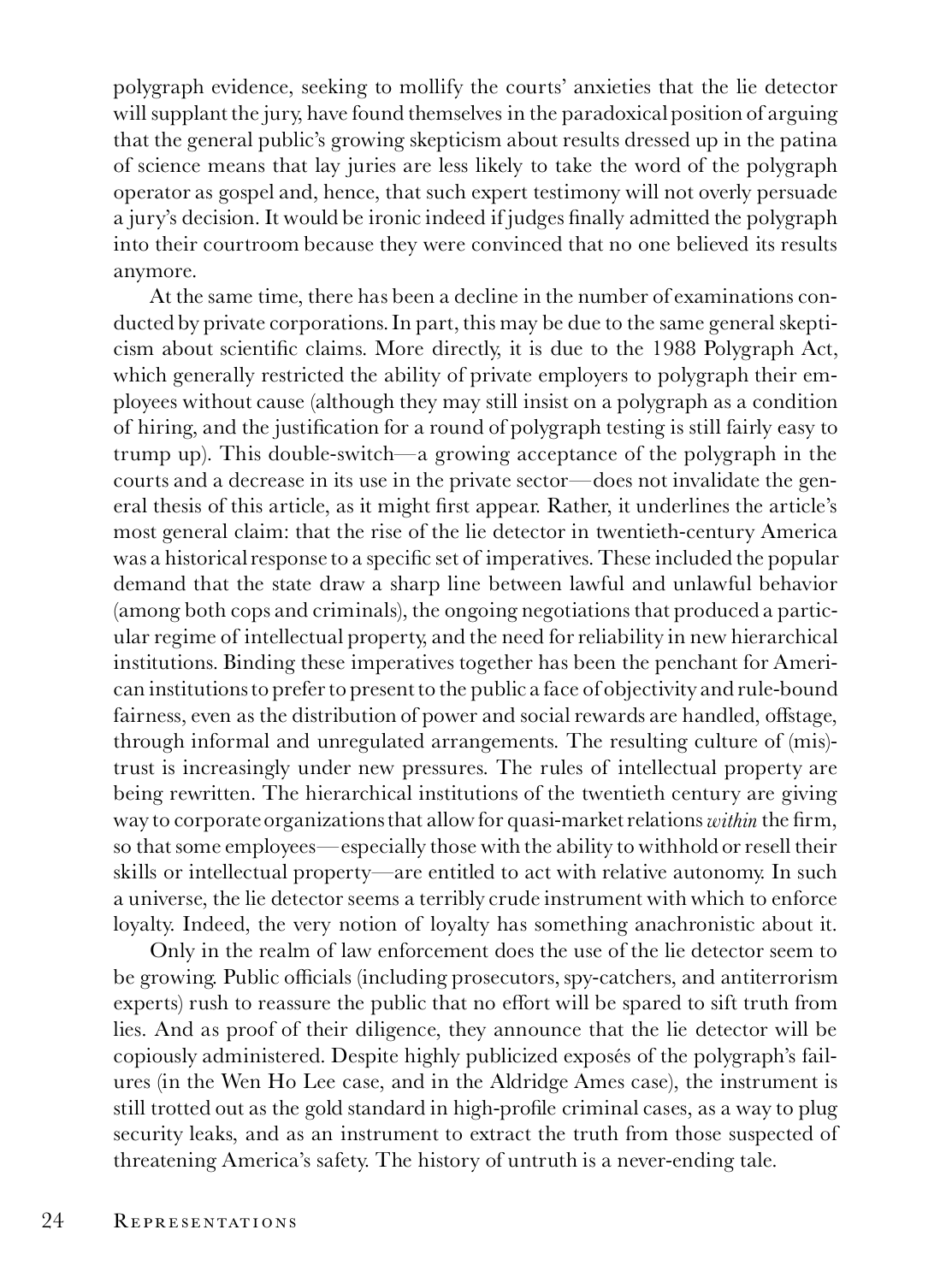An earlier version of this paper appeared in print as Ken Alder, ''The Honest Body: The Polygraph Exam and the Marketing of American Expertise,'' *Historical Reections/Re´exions Historiques* 24 (1998): 487–525. Permission to reprint previously published material from that article has been granted by the journal. Research for this paper has also been generously supported by the National Science Foundation and by a visiting fellowship at the American Bar Foundation.

- 1. *Washington Post*, 8 January 2000, A2.
- 2. Protests from Livermore scientists have somewhat limited the scope of the polygraph testing there; see *Department of Energy Public Hearing on Polygraph Examination Proposed Rule*, Livermore, California (14 September 1999). Available *http://www.spse.org/ Polygraph comments Livermo.html*.
- 3. Eric Schmitt, ''Security Moves Means Lie Test for 500 at F. B.I.,'' *New York Times*, 25 March 2001, A19. Aldridge Ames has taken to speaking out from prison against the efficacy of the lie detector test.
- 4. Steven Shapin, *A Social History of Truth: Civility and Science in Seventeenth-Century England* (Chicago, 1994).
- 5. For the literature on the moral complications of the administration of placebos, see John Forrester, *Truth Games: Lies, Money, and Psychoanalysis* (Cambridge, Mass., 1997).
- 6. Karen Halttunen, *Condence Men and Painted Ladies: A Study of Middle-Class Culture in America, 1830–1870* (New Haven, 1982).
- 7. Saint Augustine, ''Lying,'' trans. Mary Sarah Muldowney, and ''Against Lying,'' trans. Harold B. Jaffee, in *Treatises on Various Subjects*, ed. Roy J. Deferrari (New York, 1952), 47–179. Immanuel Kant, *The Groundwork of the Metaphysics of Morals*, trans. and ed., Mary Gregor (Cambridge, 1998). For a survey of current moral philosophizing about lying, see Sissela Bok, *Lying: Moral Choice in Public and Private Life* (New York, 1989). For an anthropological account of lying, see F. G. Bailey, *The Prevalence of Deceit* (Ithaca, N.Y., 1991). For a sociological account, see J.A. Barnes, *A Pack of Lies: Toward a Sociology of Lying* (Cambridge, 1994).
- 8. Joseph Brodsky, *Less Than One: Selected Essays* (New York, 1986), 7.
- 9. Caspar Lavater, *Re`gles physiognomiques, ou observations sur quelques traits caracte´ristiques* (The Hague, 1803). On the history of physiognomy, see Phillip Proger, ''Illustration as Strategy in Charles Darwin's 'The Expression of Emotions in Man and Animals,' '' in *Inscribing Science: Scientic Texts and the Materiality of Communication*, ed. Timothy Lenoir (Stanford, 1998), 140–81.
- 10. On the theory of judicial torture in the ancien régime, see John H. Langbein, *Torture and the Law of Proof: Europe and England in the Ancien Re´gime* (Chicago, 1977); on its practice in eighteenth-century France, see Richard Mowery Andrews, *Law, Magistracy, and Crime in Old Regime Paris, 1735–1789* (Cambridge, 1994).On the rise of probabilistic thinking and its impact on legal analysis, see Ian Hacking, *The Emergence of Probability: A Philosophical Study of Early Ideas About Probability, Induction, and Statistical Inference* (Cambridge, 1975), and Lorraine J. Daston, *Classical Probability in the Enlightenment* (Princeton, N.J., 1988).
- 11. Barbara J. Shapiro, *Beyond Reasonable Doubt and Probable Cause: Historical Perspectives on the Anglo-American Law of Evidence* (Berkeley, 1991).
- 12. Tal Golan, "Scientific Expert Testimony in Anglo-American Courts, 1782–1923" (Ph.D. diss., University of California, Berkeley, 1997).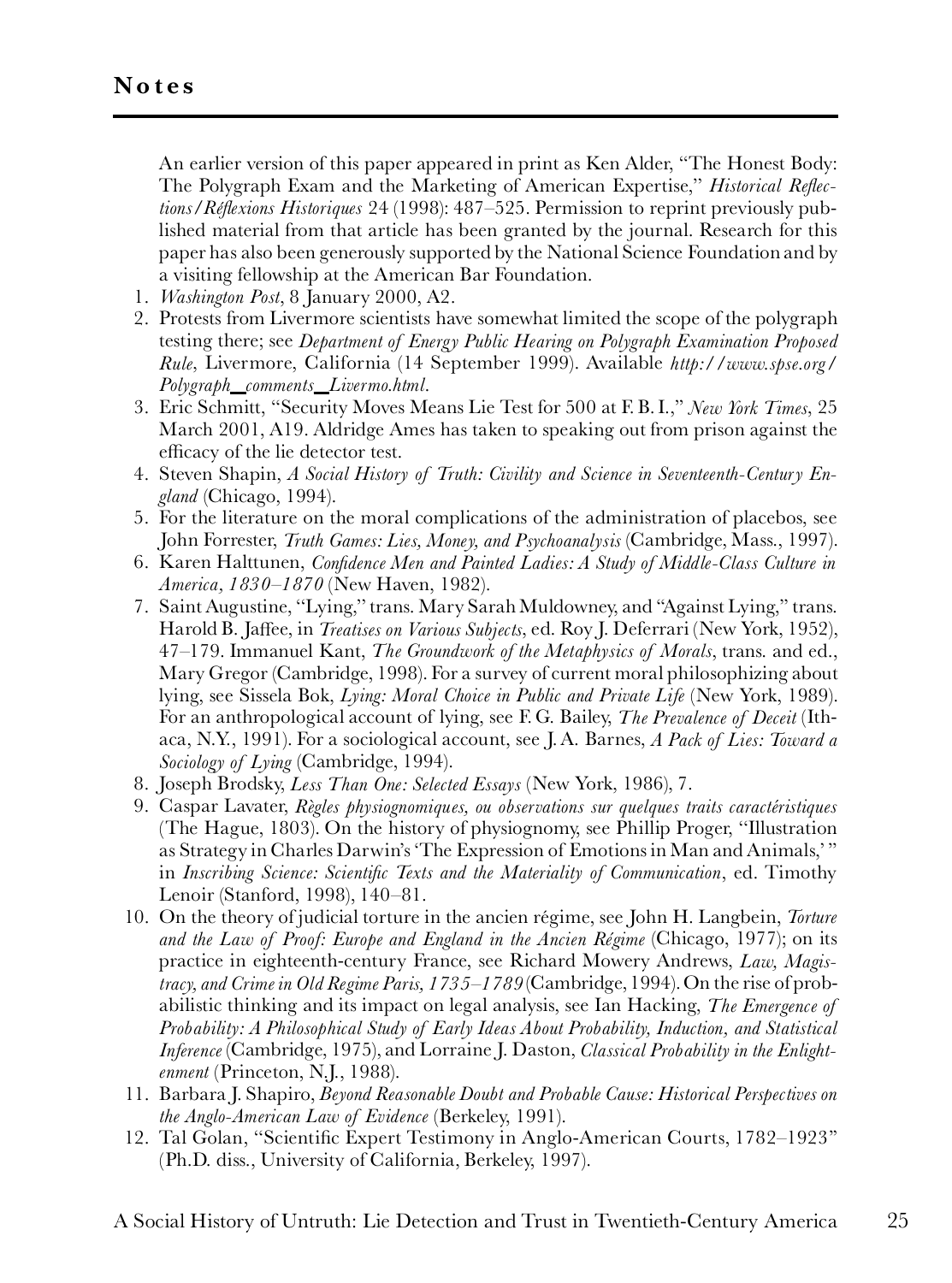- 13. On the relationship between the legal person and his/her body, see Alan Hyde, *Bodies of Law* (Princeton, N.J., 1997).
- 14. Anthony Gale, "Introduction: The Polygraph Test, More than Scientific Investigation,'' in *The Polygraph Test: Lies, Truth, and Science*, ed. Anthony Gale (London, 1988), 7. The American Polygraph Association boasts roughly three thousand members, trained in some thirty accredited, privately owned schools offering fourteen-week courses. Gordon H. Barland, ''The Polygraph Test in the USA and Elsewhere,'' in *Polygraph Test*, 75.
- 15. Office of Technology Assessment (OTA), U.S. Congress, *Scientific Validity of Polygraph Testing: A Research Review and Evaluation—A Technical Memorandum* (Washington, D.C.:  $GPO$ , 1983). The background to this  $\overline{OTA}$  study can be found in Jack Brooks, "Polygraph Testing: Thoughts of a Skeptical Legislator,'' and Leonard Saxe, Denise Dougherty, and Theodore Cross, "The Validity of Polygraph Testing: Scientific Analysis and Public Controversy,'' *American Psychologist* 40 (1985): 348–66.
- 16. David Thoreson Lykken, ''The Case Against Polygraph Testing,'' in *Polygraph Test*, 117. See also David Thoreson Lykken, *A Tremor in the Blood: Uses and Abuses of the Lie Detector* (New York, 1981).
- 17. The few countries outside the United States that make limited use of polygraph tests have a disproportionately small number of examiners, have intimate security ties with the United States, and have only taken an interest in the technique in the last decade. Barland estimates that there are approximately 110–120 examiners in Canada, 90– 120 in Japan, 90–110 in Turkey, 40–50 in SouthKorea, and 40–45 in Israel; Barland, ''Polygraph Test in the USA,'' 77.A review by the British government in 1985 repudiated the polygraph test; Gale, introduction to *Polygraph Test*, 1.
- 18. *Frye v. United States*, 293 Fed. 1013 (1923). The Frye ruling came from a district court and so did not legally bind state or most federal jurisdictions. However, many courts cited Frye in their decisions on scientific testimony and especially on polygraph evidence. The sole exception to the general ban on polygraph evidence (under the Frye rule) is when prosecution and defense stipulate in advance that they will be bound by a test and specify carefully the terms under which itwill be carried out; see Lawrence Taylor, *Scientic Interrogation: Hypnosis, Polygraphy, Narcoanalysis, Voice Stress, and Pupillometrics* (Charlottesville, Va., 1984), 247–92.
- 19. *Daubert v. Merrell Dow Pharmaceuticals, Inc.*, 509 U.S. 579 (1993). The interpretation of Daubert is still being worked out. Some recent federal circuit court decisions have cited Daubert in ordering trial judges to set aside the per se exclusion of polygraph evidence; see *United States v. Posado*, 57 F.3d 428 (5th Cir. 1995);*United States v. Galbreth*, 908 F. Supp. 877 (D. N. M. 1995); and *United States v. Crumby*, 895 F. Supp. 1354 (D. Ariz. 1995). However, other jurisdictions have repudiated this stand and affirmed the per se exclusion; see *United States v. Kwong*, 69 F.3d 336 (2d Cir. 1995).
- 20. The case of *United States v. Edward G. Scheffer* began when a military officer (Scheffer) tried to introduce a polygraph exam—conducted at the military's own insistence to exonerate himself in a court martial. While the court martial was willing to hear evidence that Scheffer's urine had tested positive for drug use, it refused to allow testimony by the polygraph examiner indicating that Scheffer had not been deceptive when he denied using drugs. On appeal, the top military court called this an unconstitutional infringement on the right of the accused to present a defense, and cited Daubert; see *United States v. Scheffer*, 44 M.J. 442 (1996).
- 21. *United States v. Scheffer*, 96 U.S. 1133 (1998), see Stevens's dissent. For oral arguments, see Joan Biskupic, ''Justices Voice Concerns About Polygraphs,'' *Washington Post*, 4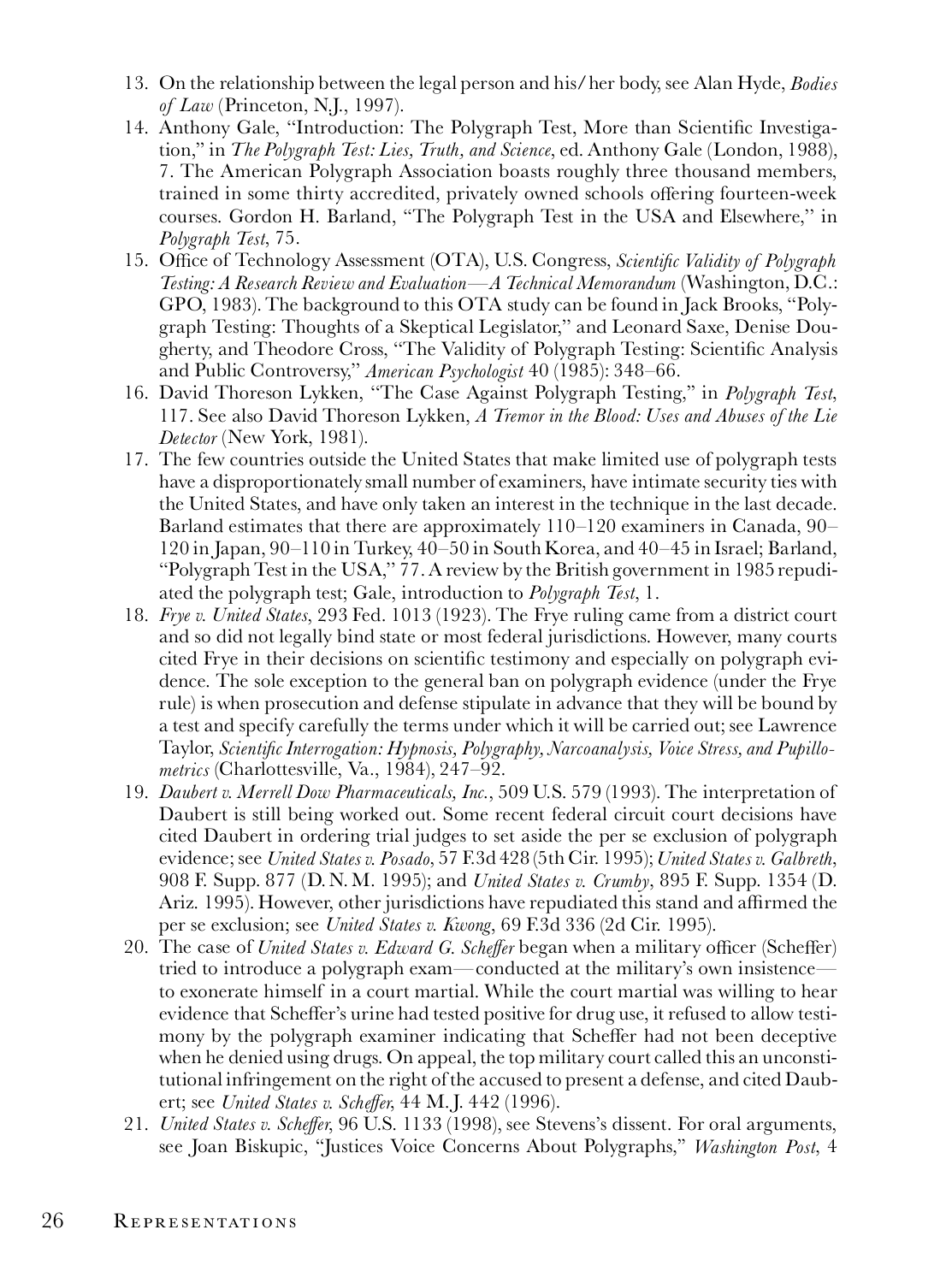November 1997, A5; and Linda Greenhouse, ''Justices Grapple with Merits of Polygraphs at Trials,'' *New York Times*, 4 November 1997, A14.

- 22. Etienne-Jules Marey, ''Etudes graphiques des movements respiratoire,'' *Journal de l'a natomie et de la physiologie* 2 (1865): 276–301, 425–53; 3 (1866): 225–42, 403–16. For the sphygmograph,see Robert G. Frank Jr., ''The Telltale Heart: PhysiologicalInstruments, Graphic Methods, and Clinical Hopes, 1854–1914,'' in *The Investigative Enterprise: Experimental Physiology in Nineteenth-Century Medicine*, ed. William Coleman and Fredric L. Holmes (Berkeley, 1988), 211–90.American physicians only began to tentatively employ quantitative measures of blood pressure in the early twentieth century, and the value and interpretation of this new information was still controversial; see Hughes Evans, ''Losing Touch: The Controversy over the Introduction of Blood Pressure Instruments into Medicine,'' *Technology & Culture* 34 (1993): 784–807.
- 23. William James, ''WhatIs an Emotion?'' *Mind* 9 (1884):188–205;William James, *Principles of Psychology* (1890; reprint, New York, 1950), 2:442–87.
- 24. On Hugo Münsterberg's laboratory, see the output of his *Harvard Psychological Studies*, 5 vols. (Lancaster, Pa., 1903–22). On Münsterberg's program, see Deborah Coon, ''Standardizing the Subject: Experimental Psychologists, Introspection, and the Quest for a Technoscientific Ideal," *Technology* & *Culture* 34 (1993): 757-83; and Jutta Spillman and Lothar Spillman, "The Rise and Fall of Hugo Münsterberg," *Journal of the History of the Behavioral Sciences* 29 (1993): 329–30. On the science of emotionology in the early twentieth century, see Otner E. Dror, ''Creating the Emotional Body: Confusion, Possibilities, and Knowledge,'' in *An Emotional History of the United States*, ed. Peter N. Stearns and Jan Lewis (New York, 1998), 173–96.
- 25. For one overview of the application of psychological science to the credibility of testimony in Europe, see Matt K. Matsuda, *The Memory of the Modern* (New York, 1996). In the 1890s and early 1900s, some prominent European criminologists and psychologists—among them Cesare Lombroso and C.G. Jung—deployed physiological instruments to verify the veracity of human testimony, with an eye on introducing the results as evidence into the courtroom. Not only were their efforts rebuffed by the European courts (much as were the efforts of their American counterparts), but their techniques also failed to find acceptance among police administrators and governmental and industrial elites (quite unlike the case in America). For use of the blood pressure gauge, see Dot. Cougnet and Cesare Lombroso, "Sfigmografia di delinquenti ed alienati,'' *Archivio di psichiatria, scienze penali ed antropologia criminale* 2 (1881): 234– 35, 472. Vittorio Benussi later followed up on the work of his mentor, Lombroso, and made similar observations about the effect of deceitfulness on breathing patterns; see Vittorio Benussi, ''Die Atmungsymptome der Luge,'' *Archiv fu¨r die gesampte Psychologie* 31 (1914): 244–73. Finally, the method of skin resistance was used by C.G. Jung; see Frederick Peterson and C.G. Jung, ''Psychological Investigations with the Galvanometer and Pneumograph in Normal and Insane Individuals,'' *Brain: A Journal of Neurology* 30 (1907): 153–218.
- 26. Hugo Münsterberg, "Experiments with Harry Orchard," in Hugo Münsterberg Papers, Boston Public Library, Boston, Mass. (hereafter HMP), 2450. On the publicity that followed Mu¨nsterberg's declaration, see *Boston Herald*, 3 July 1907, 1. *New York Times*, 5 July 1907, 6. For an account of the Orchard/Haywood trial, see J. Anthony Lukas, *Big Trouble: A Murder in a Small Western Town Sets OV a Struggle for the Soul of America* (New York, 1997).
- 27. Hugo Münsterberg, On the Witness Stand: Essays on Psychology and Crime (New York,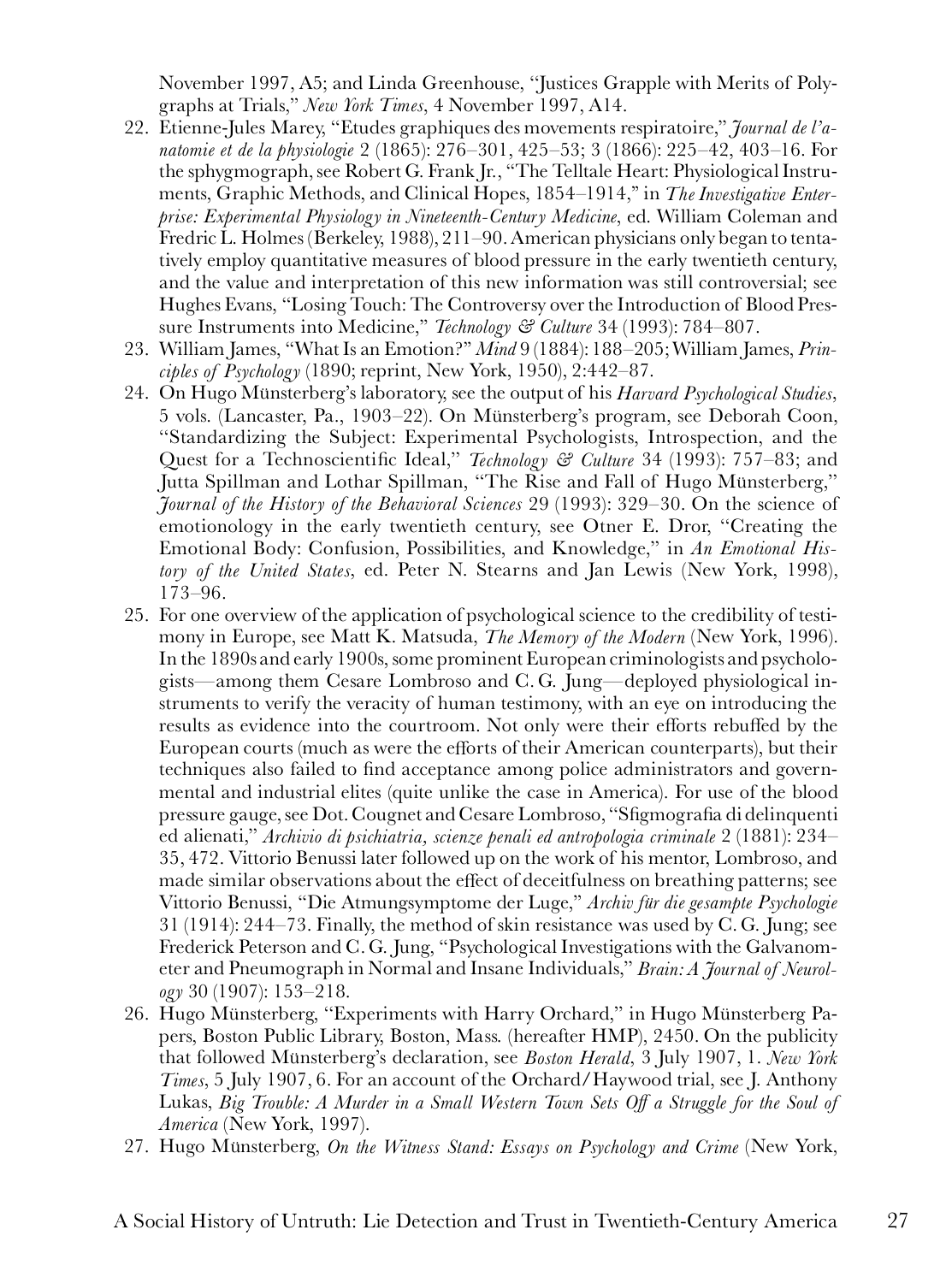1908). See also John Henry Wigmore's witty defense of judicial caution in the face of new science; John Henry Wigmore, ''Professor Muensterberg and the Psychology of Testimony,'' *Northwestern University Law Review* 3 (1909): 399–445.

- 28. ''Electric Machines,'' *New York Times*, 10 September 1911, 6.
- 29. William M. Marston, ''Systolic Blood Pressure Symptoms of Deception,'' *Journal of Experimental Psychology* 2 (1917): 117–63. For Marston's work under the Army's National Research Council during World War I, see William M. Marston, ''Reaction-Time Symptoms of Deception,'' *Journal of Experimental Psychology* 3 (1920): 72–87.
- 30. Marston, ''Symptoms of Deception,'' 162.
- 31. National Archives and Records Administration, Washington, D.C. (hereafter NARA), RG 21 Case le 38325:*United States v. Frye*, U.S. District Courtforthe District of Columbia, 17–20 July 1922, 11–18. See also NARA RG 276 U.S. Court of Appeals for the District of Columbia, Case file 3968; and RG 204 U.S. Pardon Attorney Case file 56–386. For a summary of the Frye case, see J. E. Starrs, "A Still-Life Watercolor': Frye v. United States,'' *Journal of Forensic Evidence* 27 (1982): 684–94; and Golan, ''Scientific Expert Testimony," 358–82.
- 32. For Larson's retrospective account, see John Augustus Larson Papers, Bancroft Library, University of California,Berkeley (hereafter JLP), c. 2, f. misc.: Larson, ''Taken by the Dip Mob,'' n.d. A cleaned-up version of the case was reported in John A. Larson, ''Cardio-Pneumo-Pyschogram in Deception,'' *Journal of Experimental Psychology* 6 (1923): 436–40.
- 33. Alva Johnson, ''The Magic Lie Detector,'' *Saturday Evening Post*, 15 April 1944, 9–11, 72; 22 April 1944, 26–27, 63; 29 April 1944, 20, 101–2.
- 34. See Geoff Bunn, "Constructing the Suspect: A Brief History of the Lie Detector," *BorderLines* 40 (1996): 5–9. For a historical treatment of the gendered division between nature and its investigators, see L.J. Jordanova, *Sexual Visions: Imagesof Gender in Science and Medicine Between the Eighteenth and the Twentieth Centuries* (Madison, Wisc., 1989). Though such gender dualities are largely social conventions, many modern scientists, such as sociobiologists, still invoke them.
- 35. William Marston, *Wonder Woman* 5 (April/May 1943); reproduced in William Moulton Marston, *Wonder Woman*, intro. Gloria Steinem (New York, 1972). For Marston's psychology, see William Moulton Marston, *Emotions of Normal People* (New York, 1928); and William MoultonMarston, C. Daly King, and Elizabeth H. Marston, *Integrative Psychology: A Study of Unit Response* (New York, 1931). For an analysis of *Wonder Woman* and Marston, see Geoff Bunn, "The Lie Detector, *Wonder Woman*, and Liberty: The Life and Work of William Moulton Marston,'' *History of the Human Sciences* 10 (1997): 91–119.
- 36. William Moulton Marston, *The Lie Detector Test* (New York, 1938).
- 37. Akhil Reed Amar, *The Constitution and Criminal Procedure: First Principles* (New Haven, 1997).
- 38. Claire Bond Potter, *War on Crime: Bandits, G-Men, and the Politics of Mass Culture* (New Brunswick, N.J., 1998).
- 39. Berkeley Police Department Papers, Bancroft Library, University of California, Berkeley (hereafter BPP), c. 8, f. Police Training School: [Vollmer], ''Outline of Courses of Instruction for a School for Police Officers, 1916–1917," December 1916. For Vollmer's blueprint for Los Angeles, see August Vollmer, *Law Enforcement in Los Angeles*, intro. Joseph G. Woods (1924; reprint, New York, 1974). August Vollmer, ''The Chicago Police,'' in *The Illinois Crime Survey*, ed. John Henry Wigmore (Chicago, 1929), 372. Over the years, Vollmer's many students took up managerial positions in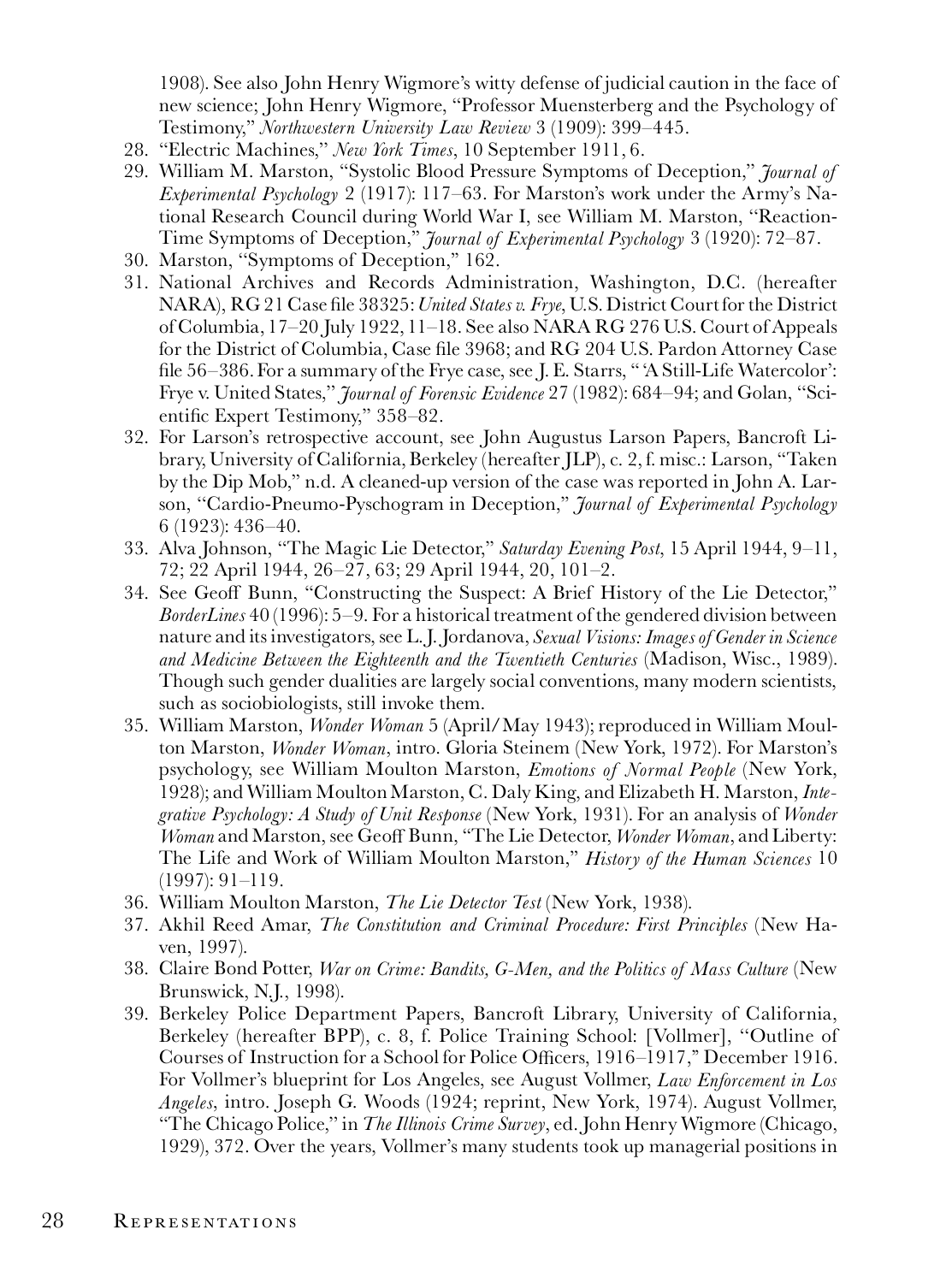many of the leading police forces in the nation; e.g., O. W. Wilson, who served as police chief in Chicago 1960–69.

- 40. Gene E. Carte and Elaine H. Carte, *Police Reform in the United States: The Era of August Vollmer, 1905–1932* (Berkeley, 1975). Samuel Walker, *A Critical History of Police Reform: The Emergence of Professionalism* (Lexington, Mass., 1977). Eric H. Monkkonen, *Police in Urban America, 1860–1920* (Cambridge, 1981).
- 41. BPP b.10, f. Larson: Larson to Vollmer, 17 October 1924.
- 42. Wickersham Commission, *Report on Police*, Fourteenth Report of the National Commission on Law Observance and Enforcement . . . Under the Direction of August Vollmer (Washington, D.C.: GPO, 1931). See also the popular condemnation in Emanuel H. Lavine, *The Third Degree: A Detailed and Appalling Expose´ of Police Brutality* (Garden City, N.Y., 1930).
- 43. John Augustus Larson, *Lying and Its Detection: A Study of Deception and Deception Tests*, with George W. Haney and Leonarde Keeler; intro. by August Vollmar[*sic*] (Chicago, 1932), 65–121.
- 44. Leonarde Keeler Papers, Bancroft Library, University of California, Berkeley (hereafter LKP), c. 2, f. Original: Keeler, ''Police Systems Should Be Divorced from Politics,'' [1930]. This undergraduate paper was written in the 1930s when Keeler was already employed by Northwestern's Scientific Crime Lab, was a national figure for his lie detector work, and had returned to Stanford to pick up a few last credits for his degree.
- 45. Charles Keeler Papers, Bancroft Library, University of California, Berkeley (hereafter CKP), b. 7, f. L. Keeler: L. Keeler to C. Keeler, 18 July 1929.
- 46. JLP c.2, f. misc.: Larson, ''Taken by the Dip Mob,'' n.d.
- 47. Author's interview with Fred Inbau, 5 September 1996. See also the corroborating letter of Inbau to Charles M. Wilson, 9 June 1938 (from the personal files of Inbau, copy in author's possession).
- 48. Quoted in Dwight Macdonald, ''The Lie Detector Era,'' *The Reporter*, 8 June 1954, 10–18; 22 June 1954, 22–29, here 26.
- 49. Leonarde Keeler, ''The Canary Murder Case,'' *American Journal of Police Science* 4 (1930): 381–86; reprinted in *Polygraph* 23 (1994): 145–48. ''Science Solves Canary Death,'' *Chicago Tribune*, 24 May 1930. BPP b.10, f. L. Keeler: Keeler to Vollmer, 17 August 1930.
- 50. Leonarde Keeler, ''The Lie-Detector Proves Its Usefulness,'' *Public Management* 22 (1940): 163–66; reprinted in *Polygraph* 23 (1994): 185. BPP b.16, f. Wiltberger: Wiltberger to Vollmer, 17 June 1924; 26 October 1926; 13 December 1926.
- 51. CKP b.7, f. L. Keeler: L. Keeler to C. Keeler, 20 April 1933; L. Keeler to his mother, 11 May 1933.
- 52. For intelligence testing and applied psychology in this period, see F. Allan Hanson, *Testing Testing: Social Consequences of the Examined Life* (Berkeley, 1993); John Carson, ''Army Alpha, Army Brass, and the Search forArmy Intelligence,''*Isis* 84 (1993):278– 309; Michael M. Sokal, ed. *Psychological Testing and American Society, 1890–1930* (New Brunswick, N.J., 1987); Nicolas Lemann, *The Big Test: The Secret History of the American Meritocracy* (New York, 1999). The democratic appeal of such a test does *not* preclude the possibility that the test itself favors certain kinds of subjects over others, nor that the test does not measure any relevant quality or talent. See Ken Alder, ''Engineers Become Professionals, or, How Meritocracy Made Knowledge Objective,'' in *The Sci*ences in *Enlightened Europe*, ed. William Clark, Jan Golinski, and Simon Schaffer (Chicago, 1999), 94–125.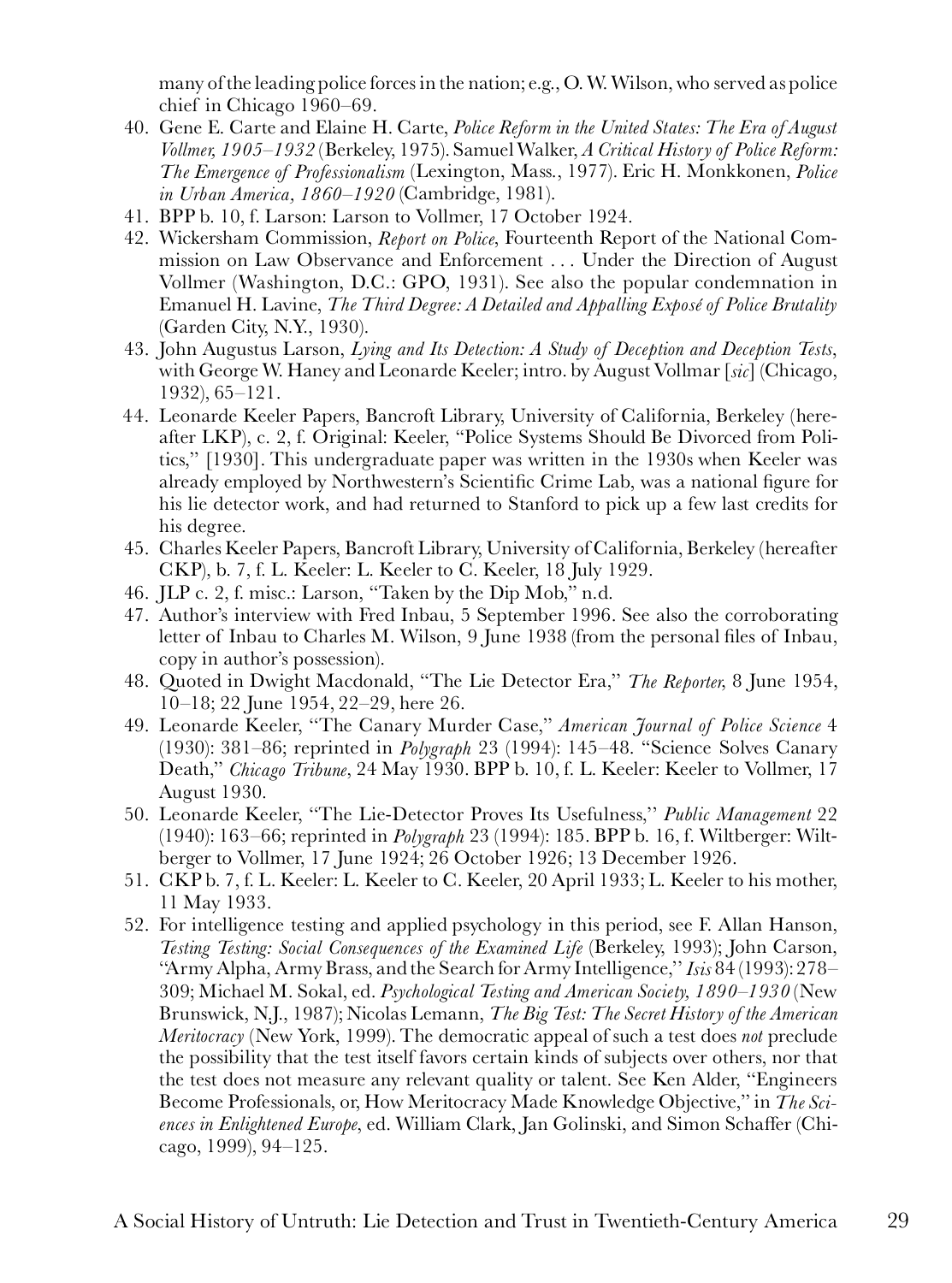- 53. The following discussion represents my own blend ofrecent scholarship in the history of objectivity. See Theodore Porter, *Trust in Numbers: Quantication in Science and Public Life* (Princeton, N.J., 1995); Lorraine Daston, ''Objectivity and the Escape from Perspective,'' *Social Studies of Science* 22 (1992): 597–618''; Ken Alder, *Engineering the Revolution: Arms and Enlightenment in France, 1765–1815* (Princeton, N.J., 1997); and P.A. David, ''Common Agent Contracting and the Emergence of an 'Open Science' Institution,'' *American Economic Review* 88 (1998): 15–21.
- 54. JLP c.7, f. corr. misc.: Keeler to Larson, 1 May 1927; 19 April 1928. Keeler cut out his coworker, Dr. Edwards of UCLA, when he learned that Edwards wanted to go into partnership to manufacture the machine; JLP c. 7: Keeler to Larson, 29 April 1924.
- 55. Leonarde Keeler, "Apparatus," U.S. Patent, No. 1,788,434; filed 30 July 1925; granted 31 January 1931.
- 56. LKP c.1: Keeler to W.J. Foster (Western Electro-Mechanical Company), 23 April 1931. Keeler aggressively blocked Associated Research (his second supplier) from manufacturing polygraph machines designed by his rival inventors; LKP c. 2, f. busi ness: Inman to Keeler, with notes by Keeler, 13 August 1948; Inman to Reid, 17 August 1948; Inman to Keeler, 25 August 1948.
- 57. LKP c. 2, f. technique: Keeler to Wilson, 20 July 1931.
- 58. LKP c. 2, f. business: Inman to Keeler, with notes by Keeler, 13 August 1948.
- 59. Between 1947 and his death in 1950, Keeler's income from casework dropped from \$32,000/year to \$20,000/year, while training fees rose from a negligible sum to \$45,000/year; LKP c. 2, f. business: Leonarde Keeler, Inc., ''Balance Sheet,'' 31 March 1950.
- 60. JLP c.7, f. corr. misc.: Larson to Charles DeLacy, 5 February 1941.
- 61. Ibid.
- 62. JLP c.7, f. corr. misc.: Larson to Keeler, 21 December 1931.
- 63. JLP c.7, f. corr. misc.: Larson to Keeler, 23 March 1927.
- 64. The Controlled Question Technique (CQT) was developed by John Reid in the mid-1940s. John E. Reid, ''A Revised Questioning Technique in Lie-Detection Tests,'' *Journal of Criminal Law, Criminology, and Police Science* 44 (1947): 542–47.
- 65. These restrictions have increased significantly since the federal 1988 Employee Polygraph Protection Act.
- 66. Keeler Papers, Department of Defense Polygraph Institute, Ft. Jackson, S. C. (hereafter DoDLKP). Keeler survey of 1938–40, responses from the police departments in East Cleveland, Toledo, Indiana State, Indianapolis, Kansas City, Buffalo, Honolulu, Madison, Michigan State, St. Louis, North Dakota State, Cincinnati, Wichita.
- 67. ''Police Try Machine to Detect Lies,'' *Los Angeles Times*, 25 January 1924.
- 68. David Simon, *Homicide: A Year on the Killing Streets* (Boston, 1991).
- 69. Personal communication, DoD polygraph operator, June 1998.
- 70. This continues despite the famous Miranda ruling of the mid-1960s. Fred E. Inbau, John E. Reid, and Joseph P. Buckley, *Criminal Interrogation and Confessions*, 3d ed. (Baltimore, 1986).
- 71. LKP c. 2, f. technique: Keeler to Newman Baker, 21 July 1933. LKP c. 1, f. research: Keeler to Henry Scarborough Jr. (Lloyd's of London), 10 June 1931, 10 February 1934; Keeler to Nagle, n.d. For an advocate of the use of the polygraph in business, see the popular write-up of Keeler's work in J. McEvoy, ''Lie Detector Goes into Business,'' *Readers' Digest* 38 (1941):69–72. For an article opposing the use of the polygraph in business, but written in 1962, see Richard A. Sternbach, Lawrence A. Gustafson,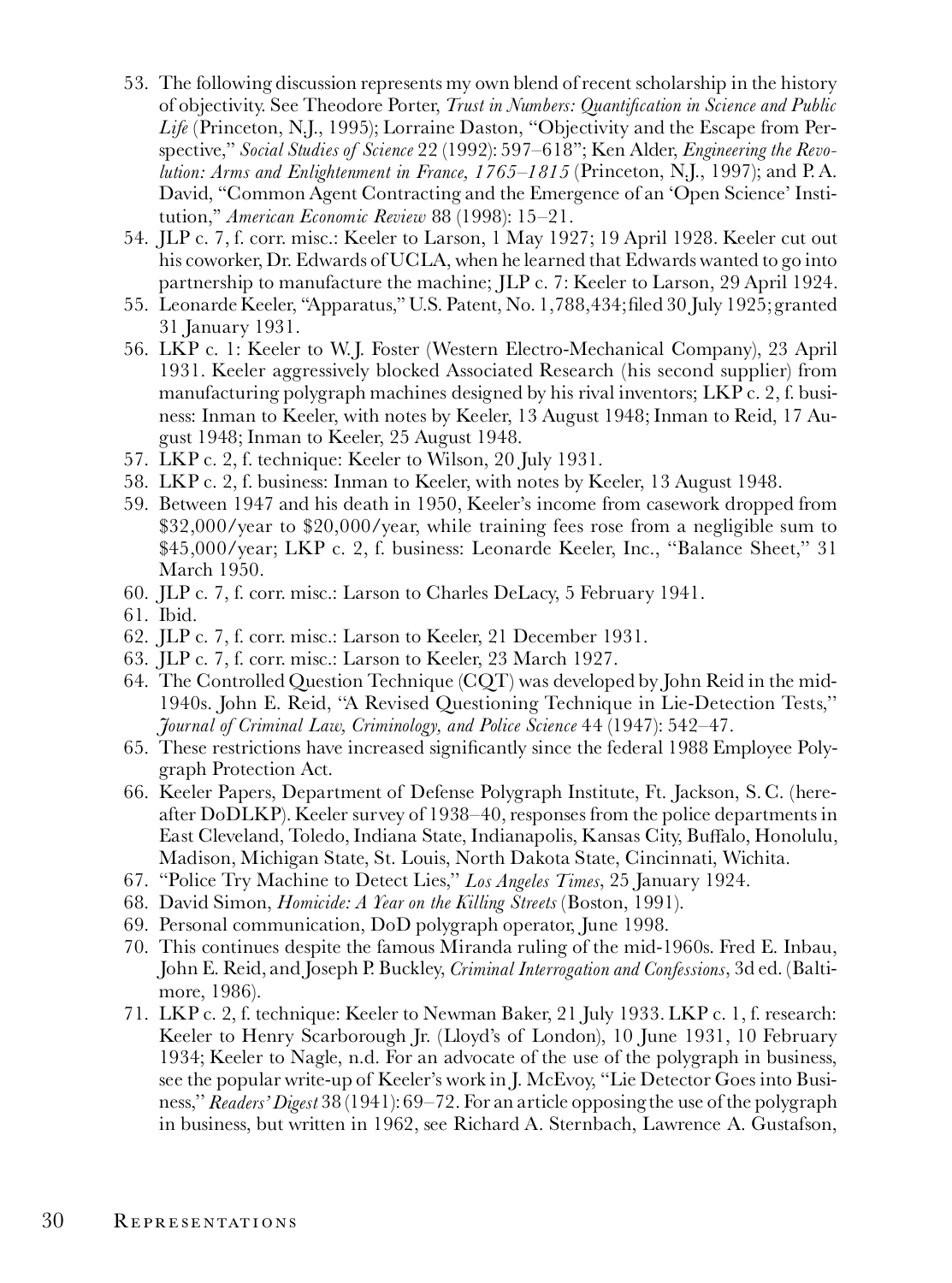and Ronald L. Colier, ''Don't Trust the Lie Detector,'' *Harvard Business Review* 40 (1962): 127–34.

- 72. NARA RG 389 (1941–58), box 40, file Lie Detector Tests: "Memorandum to Col. Franklin W. Reese,'' 30 August 1945. For Keeler's account of these state-sponsored examinations, see LKP c. 1, f. training: Keeler, ''Training,'' 1949.
- 73. NARA RG 326, box 48 631, 4/8/8: USAEC, ''Use of Lie Detector at AEC Installations,'' 24 March 1953, Keeler data, 2; 1952 data, 70–77. For an explanation for the "thefts," see NARA RG 326, box 149 631 4/8/4: USAEC, In the Matter of "Lie-Detector'' Panel Meeting, 24 January 1952: Hardie, 42. For the deeper investigation of the political views, see South East Regional Office of the National Archives and Records Administration, East Point, Ga. (hereafter SE-NARA), RG 326: F.P. Callaghan to J. S. Denton, ''Interview of Joseph E. Deye Concerning His Polygraph Exam," 28 May 1951. For an expose of the Oak Ridge program, see Anthony Leviero, "U.S. Tests Staffs by Lie Detectors," *New York Times*, 20 December 1951, 1, 20. For the decision to end the program, see USAEC Doc. #708937 ''Advisory Council for Biology and Medicine,'' 4–5 April 1952. For a partial history of Oak Ridge, see John G. Linehan, ''The Oak Ridge Polygraph Program, 1946–53,'' *Polygraph* 19 (1990): 131–37. Keeler initiated the program, but he was forced aside by a rival polygraph operator, Russell Chatham, in the late 1940s.
- 74. NARA RG 59 (1953–60), box 12, le Bureau of Security: Thurston Morton (Asst. Sec. of State) to Sen. Olin Johnston, 30 June 1955, ''Polygraph,'' [1955]. David K. Johnson, ''The Lavender Scare: Gays and Lesbians in the Federal Civil Service, 1945–1975'' (Ph.D. diss., Northwestern University, 2000).
- 75. Edward A. Shils, *The Torment of Secrecy: The Background and Consequences of American Security Policies*, intro. Daniel P. Moynihan (1956; reprint, Chicago, 1996). See also Daniel P. Moynihan, *Secrecy: The American Experience*, intro. Richard Gid Powers (New Haven, 1998).
- 76. R. H. Coase, ''The Nature of the Firm,'' in *The Firm, the Market, and the Law* (1937; reprint, Chicago, 1988). Alfred Chandler, *The Visible Hand: The Managerial Revolution in American Business* (Cambridge, Mass., 1977).
- 77. Halttunen, *Condence Men*, 198–210.
- 78. Hugo Munsterberg, *Psychology and Industrial Efficiency* (1913; reprint, Easton, Pa., 1973).
- 79. Peter N. Stearns and Carol Z. Stearns, ''Emotionology: Clarifying the History of Emotions and Emotional Standards,'' *American Historical Review* 90 (1985): 813–36. See also Christopher Lasch, *The Culture of Narcissism: American Life in an Age of Diminishing Expectations* (New York, 1978).
- 80. NARA RG 326 Box 48 631 4/8/8: USAEC, ''Use of Lie Detector at AEC Installations"; "deterrent" quote: 19.
- 81. Civil libertarians began to object to the test in the McCarthy era when it was decried as an effort to subvert Fifth Amendment guarantees against self-incrimination; Macdonald, ''Lie Detector Era.'' More recently, laborlawyers have challenged the coercive and intimidating atmosphere created by polygraph exams in the workplace; Edgar A. Jones Jr., ''American Individual Rights and an Abusive Technology: The Torts of Polygraphing,'' in *Polygraph Test*, 159–87. Until the federal Employee Polygraph Protection Act was enacted in 1988, thirty states still allowed the use of polygraph testing ''at will'' in business settings (for preemployment screening, investigations into alleged wrongdoing, and routine checks).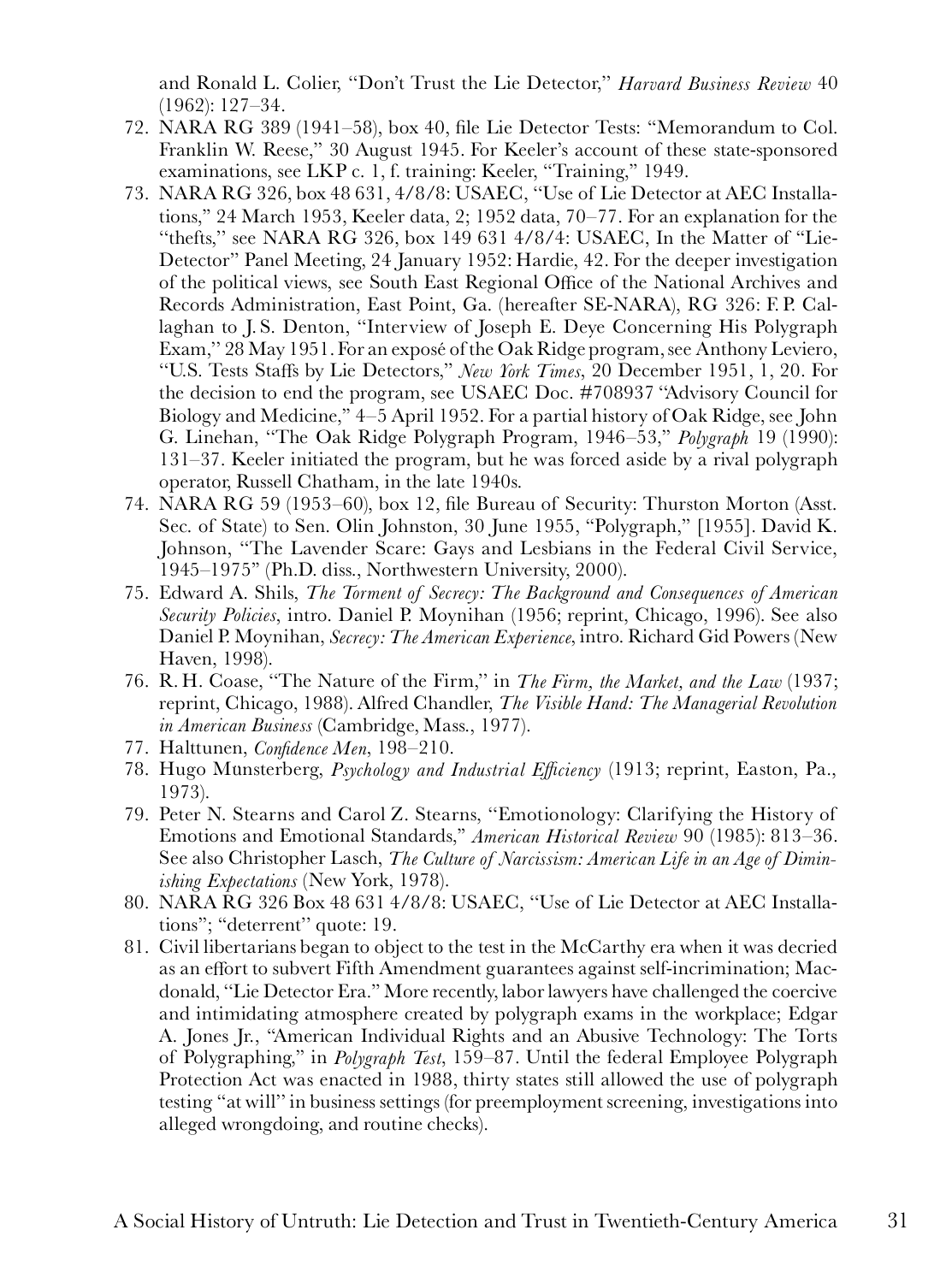- 82. BPP b.10, f. Larson: Larson to Vollmer, 28 April 1931. August Vollmer Papers, Bancroft Library, University of California,Berkeley (hereafter AVP), b. 18, f. Larson: Larson to Vollmer, 2 June 1951.
- 83. JLP c.7, f. corr. misc.: Larson to Keeler, 31 October 1930.
- 84. Ibid.
- 85. JLP c.1: Larson to Douglas Kelley, 26 December 1950.
- 86. Ibid.
- 87. BPP b.10, f. Larson: Larson to Vollmer, 28 April 1931.
- 88. BPP b.10, f. Larson: Larson to Vollmer, 20 April 1927.
- 89. BPP b.10, f. Larson: Larson to Vollmer, 9 October 1931.
- 90. John A. Larson and G. W. Haney, ''Cardio-RespiratoryVariationsin Personality Studies,'' *The American Journal of Psychiatry* 11 (1932): 1035–81.Larson had already cooperated with the institute's director, Herman Adler, see Herman M. Adler and John A. Larson, ''Deception and Self-Deception,'' *Journal of Abnormal Psychology* 22 (1928): 364–71.
- 91. Verne W. Lyon, ''Deception Tests with Juvenile Delinquents,'' *Journal of Genetic Psychology* 48 (1936): 494–97. Previous studies at the institute had examined lying in children without specifying how they could tell whether the children were lying or not; Luton Ackerson, *Children's Behavior Problems: A Statistical Study Based upon 5000 Children Examined Consecutively at the Illinois Institute for Juvenile Research*, 2 vols. (Chicago, 1931–), 1:57, 175–77; 2:357–65.
- 92. John A. Larson, Alan Canty, and Claude Broom, ''Lie Detectors Rashly Operated and Oversold,'' *Police Journal* 25 (Nov.–Dec. 1939): 13, 24–25; 26 ( Jan.–Feb. 1940): 4, 20. R. F. Borkstein and John A. Larson, ''The Clinical Team Approach,'' in *Academy Lectures on Lie Detection*, ed. V.A. Leonard (Springfield, Ill., 1957),  $1:11-20$ .
- 93. Forrester, *Truth Games*.
- 94. See Marston, *Lie Detector*, 119, 138.
- 95. DoDLKP Don L. Kooken (Indiana State Police) to Keeler, 24 August 1939.
- 96. BPP b. 10, f. Larson: Larson to Vollmer, 9 October 1931. Larson, Canty, and Bloom, ''Oversold.''
- 97. *Frye v. United States* 293 Fed. 1013 (1923): 46–47, decided by the Court of Appeals of the District of Columbia, opinion by F. Van Orsdel; annotated in *American Law Reports* 34 (1923): 147–48.
- 98. For the judicial debate over who are the relevant experts, see Paul G. Giannelli and Edward J. Imwinkelried, *Scientic Evidence*, 2d ed. (Charlottesville, Va., 1993), 1:232–35.
- 99. Jurists have conducted various surveys of psychologists. In 1926 a lawyer surveyed 88 members of the American Psychological Association, selected for their presumed interest in the field of lie detection, and found that of the 38 who responded, 18 thought the method was "of sufficient accuracy as to warrant consideration by judges and jurors" (though most expressed some qualifications); 13 answered no; and 7 answers were too mixed to classify. Tests conducted for McCormick by J. F. Dasheill (University of North Carolina), reported in C.T. McCormick, ''Deception Tests and the Law of Evidence,'' *California Law Review* 15 (1926–27): 495–98. In 1952, when the University of Tennessee polled 1,682 criminologists, polygraphers, and psychologists, it found that of the 719 responses, twice as many polygraphers (75 percent) as psychologists (36 percent) believed that the main reactions to the instrument were caused by deception or the attempt to conceal it; see Edward E. Cureton, ''A Consensus as to the Validity of Polygraph Procedures,'' *Tennessee Law Review* 22 (1953): 728–